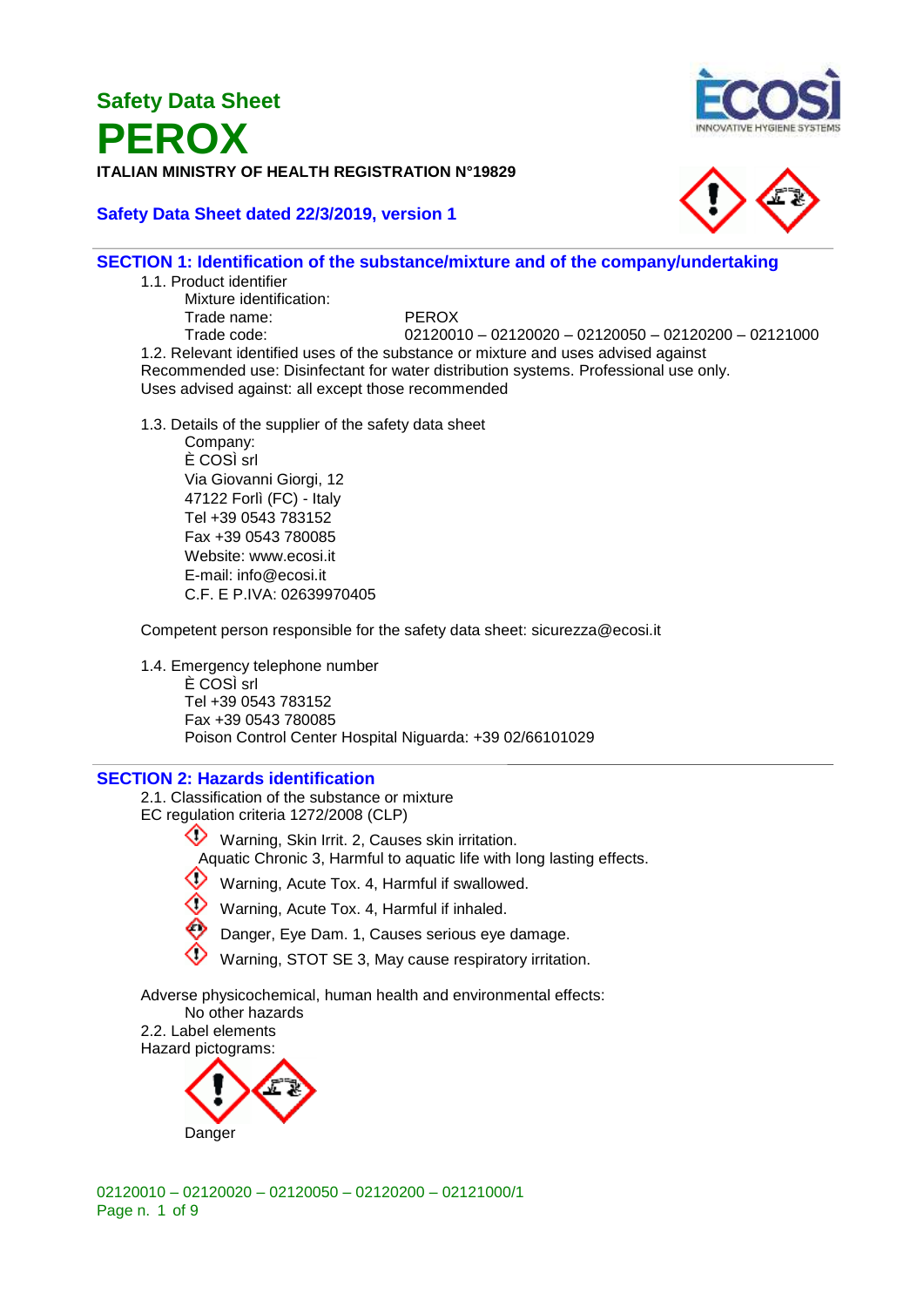

Hazard statements:

H315 Causes skin irritation.

H412 Harmful to aquatic life with long lasting effects.

H302+H332 Harmful if swallowed or if inhaled.

H318 Causes serious eye damage.

H335 May cause respiratory irritation.

Precautionary statements:

P264 Wash hands thoroughly after handling.

P273 Avoid release to the environment.

P280 Wear protective gloves/protective clothing/eye protection/face protection.

P305+P351+P338 IF IN EYES: Rinse cautiously with water for several minutes. Remove contact lenses, if present and easy to do. Continue rinsing.

P310 Immediately call a POISON CENTER/doctor/...

P312 Call a POISON CENTER/doctor/... if you feel unwell.

P501 Dispose of contents/container to ...

Special Provisions:

EUH210 Safety data sheet available on request.

**Contains** 

hydrogen peroxide solution 50%

Special provisions according to Annex XVII of REACH and subsequent amendments: None

2.3. Other hazards

vPvB Substances: None - PBT Substances: None

Other Hazards:

No other hazards

#### **SECTION 3: Composition/information on ingredients**

3.1. Substances

N.A.

3.2. Mixtures

Hazardous components within the meaning of the CLP regulation and related classification:

| Qtv      | <b>Name</b>                       | Ident. Number                   |                                                                                | <b>Classification</b>                                                                                                                              |
|----------|-----------------------------------|---------------------------------|--------------------------------------------------------------------------------|----------------------------------------------------------------------------------------------------------------------------------------------------|
| $>= 90%$ | hydrogen peroxide<br>solution 50% | Index<br>number:<br>CAS:<br>EC: | 008-003-00-9<br>7722-84-1<br>231-765-0<br>REACH No.: 01-21194858<br>45-22-xxxx | $\sqrt{2}$ 2.13/1 Ox. Liq. 1 H271<br>3.2/1A Skin Corr. 1A H314<br>$\sqrt{2}$ 3.1/4/Oral Acute Tox. 4 H302<br>$\oint$ 3.1/4/Inhal Acute Tox. 4 H332 |

#### **SECTION 4: First aid measures**

4.1. Description of first aid measures

In case of skin contact:

Immediately take off all contaminated clothing.

Areas of the body that have - or are only even suspected of having - come into contact with the product must be rinsed immediately with plenty of running water and possibly with soap. OBTAIN IMMEDIATE MEDICAL ATTENTION.

Wash thoroughly the body (shower or bath).

Remove contaminated clothing immediately and dispose off safely.

After contact with skin, wash immediately with soap and plenty of water.

In case of eyes contact:

After contact with the eyes, rinse with water with the eyelids open for a sufficient length of time, then consult an opthalmologist immediately. Protect uninjured eye.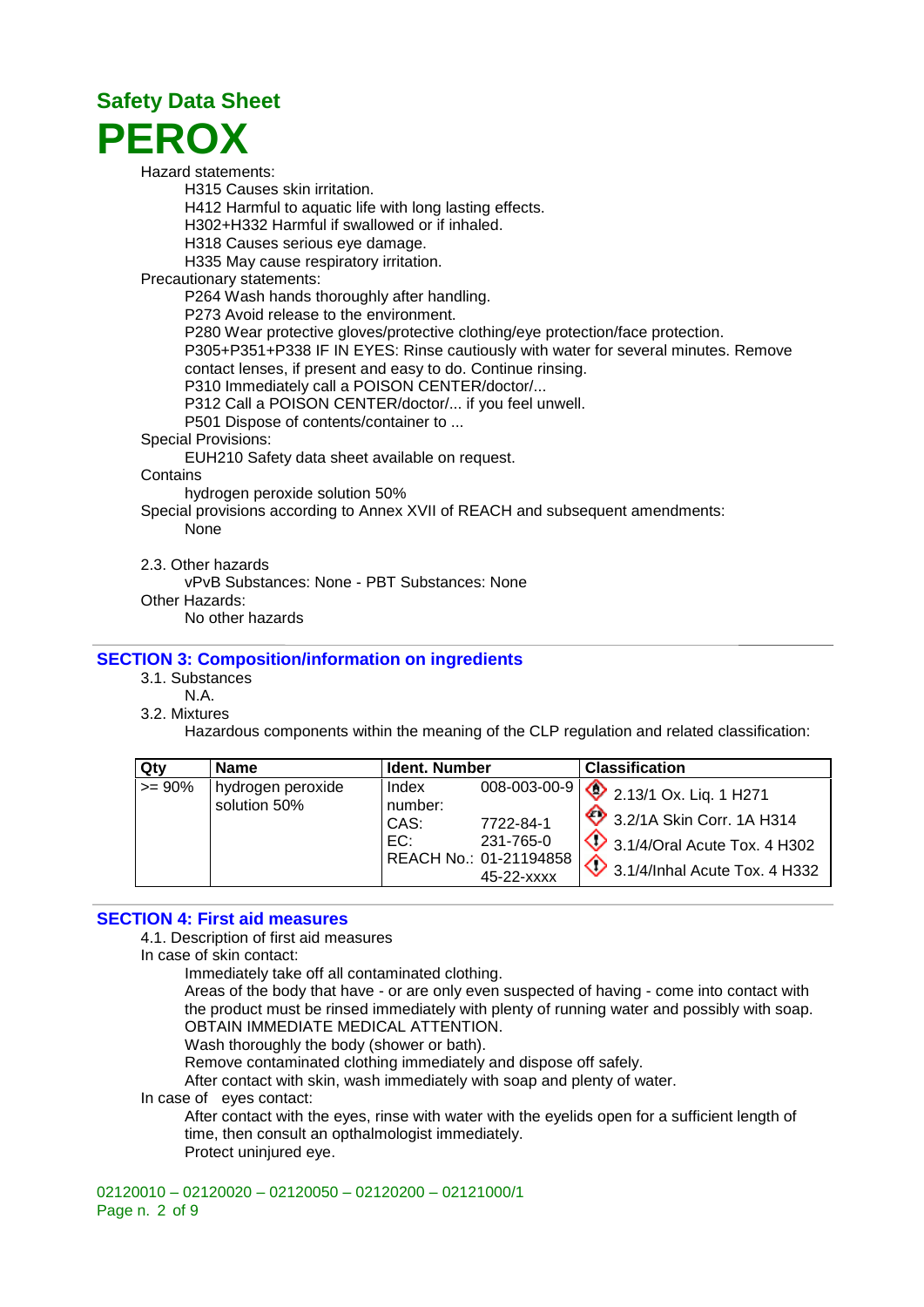In case of Ingestion:

Do NOT induce vomiting.

Give nothing to eat or drink.

In case of Inhalation:

If breathing is irregular or stopped, administer artificial respiration.

- In case of inhalation, consult a doctor immediately and show him packing or label.
- 4.2. Most important symptoms and effects, both acute and delayed
	- In case of inhalation: Causes respiratory tract irritation.

In case of skin contact: Contact with skin may cause irritation.

In case of eye contact: Risk of serious damage to eyes. Symptoms may include: pain,

redness and tearing.

In case of ingestion: Irritant. Symptoms: nausea, abdominal pain, vomiting, diarrhea. Risk of chemical pneumonitis due to inhalation of the product.

4.3. Indication of any immediate medical attention and special treatment needed In case of accident or unwellness, seek medical advice immediately (show directions for use or safety data sheet if possible).

Treatment: symptomatic treatment

#### **SECTION 5: Firefighting measures**

- 5.1. Extinguishing media
	- Suitable extinguishing media:
	- Water.

Carbon dioxide (CO2).

Extinguishing media which must not be used for safety reasons:

- Full jet water. Avoid the use of organic compounds.
- 5.2. Special hazards arising from the substance or mixture
- Do not inhale explosion and combustion gases.

Oxygen, resulting from thermal decomposition, can accelerate combustion. In the event of fire or overheating, pressure will increase and the container may burst.

- 5.3. Advice for firefighters
	- Use suitable breathing apparatus .

Collect contaminated fire extinguishing water separately. This must not be discharged into drains.

Move undamaged containers from immediate hazard area if it can be done safely.

#### **SECTION 6: Accidental release measures**

- 6.1. Personal precautions, protective equipment and emergency procedures
	- Wear personal protection equipment.

Wear breathing apparatus if exposed to vapours/dusts/aerosols.

Provide adequate ventilation.

Use appropriate respiratory protection.

See protective measures under point 7 and 8.

6.2. Environmental precautions

Do not allow to enter into soil/subsoil. Do not allow to enter into surface water or drains. Retain contaminated washing water and dispose it.

In case of gas escape or of entry into waterways, soil or drains, inform the responsible authorities.

Suitable material for taking up: absorbing material, organic, sand

- 6.3. Methods and material for containment and cleaning up
	- Wash with plenty of water.
- 6.4. Reference to other sections
	- See also section 8 and 13

#### **SECTION 7: Handling and storage**

7.1. Precautions for safe handling

02120010 – 02120020 – 02120050 – 02120200 – 02121000/1 Page n. 3 of 9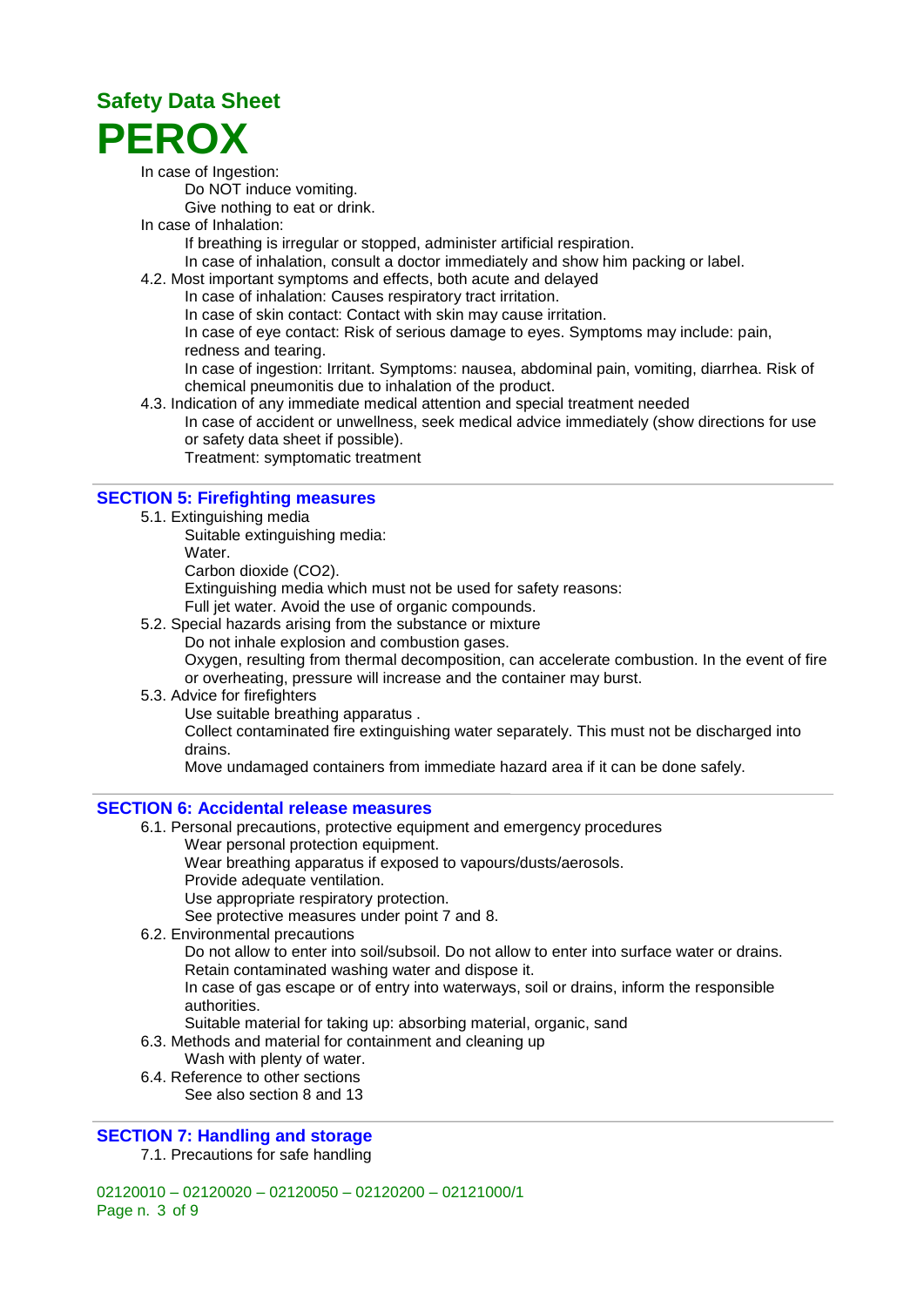Avoid contact with skin and eyes, inhalation of vapours and mists. Use localized ventilation system. Don't use empty container before they have been cleaned. Before making transfer operations, assure that there aren't any incompatible material residuals in the containers. Contamined clothing should be changed before entering eating areas. Do not eat or drink while working. See also section 8 for recommended protective equipment.

- 7.2. Conditions for safe storage, including any incompatibilities
	- Keep away from food, drink and feed. Store in a cool, well-ventilated place. Protect from heat, direct sunlight and flames and sparks. Keep away from flammable materials. Incompatible materials: reducing materials. See also paragraph 10 below. Instructions as regards storage premises: Adequately ventilated premises.
- 7.3. Specific end use(s)
	- None in particular

#### **SECTION 8: Exposure controls/personal protection**

- 8.1. Control parameters
	- hydrogen peroxide solution 50% CAS: 7722-84-1
		- ACGIH TWA(8h): 1 ppm Notes: A3 Eye, URT, and skin irr
- DNEL Exposure Limit Values
	- hydrogen peroxide solution 50% CAS: 7722-84-1
		- Worker Industry: 3 mg/m3 Exposure: Human Inhalation Frequency: Short Term, local effects
		- Worker Industry: 1.4 mg/m3 Exposure: Human Inhalation Frequency: Long Term, local effects
		- Consumer: 1.93 mg/m3 Exposure: Human Inhalation Frequency: Short Term, local effects
		- Consumer: 0.21 mg/m3 Exposure: Human Inhalation Frequency: Long Term, local effects
- PNEC Exposure Limit Values
	- hydrogen peroxide solution 50% CAS: 7722-84-1
		- Target: STP Value: 4.66 mg/l
		- Target: Freshwater sediments Value: 0.047 mg/kg
		- Target: Marine water sediments Value: 0.047 mg/kg
		- Target: Soil Value: 0.0023 mg/kg
		- Target: Fresh Water Value: 0.0126 mg/l
		- Target: Marine water Value: 0.0126 mg/l
		- Target: Occasional emission Value: 0.0138 mg/l
- 8.2. Exposure controls
- Eye protection:
	- Safety glasses (EN166).
- Protection for skin:
	- Wear chemical resistant clothing from Cat. III (Ref. UNI EN 340) and boots in case direct dermal exposure and/or splashes may occur.
- Protection for hands:
	- Chemical resistant protective gloves (AKL) Ref. UNI EN 374/1/2/3. Check the gloves supplier instructions regarding permeability and infiltration time. Consider specific local conditions of use, such as risk of splashing, skin damages to the operator, etc., contact time and temperature. In case of prolonged contact with the product use gloves meeting the following parameters:
	- Gloves in case of prolonged contact:
		- Material: Butyl rubber Rubber thickness: ≥ 0,7 mm
			- Permeation time: > 480 min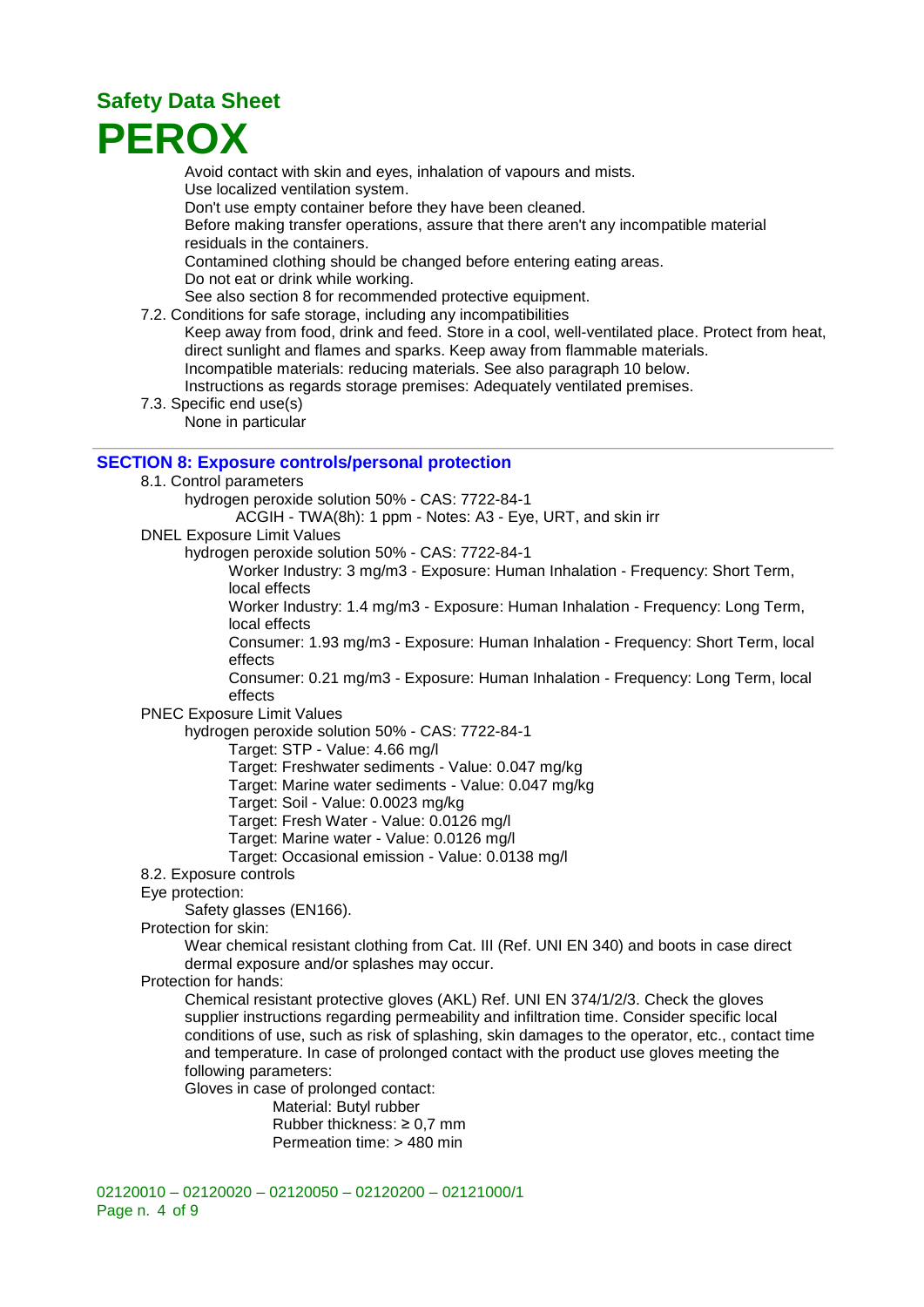

Splash protection gloves:

Material: Nitril rubber Permeation time: >= 60 min Rubber thickness: >= 0,5 mm

Protective gloves of different properties but providing similar protection, can be wore according to supplier suggestions.

#### Respiratory protection:

No special precautions are required under normal conditions of use. For use in confined spaces, high temperatures and/or exceedances of the threshold value (e. g. TLV-TWA) of the substance or one or more of the substances present in the product, it is recommended to wear a mask with ABEK filter whose class (1,2 or 3) must be chosen in relation to the limit concentration of use. (ref. standard EN 14387). If gases or vapours of a different nature and/or gases or vapours with particles (aerosols, fumes, mist, etc.) are present, combined filters must be provided.

#### Thermal Hazards:

Combustive material: keep away from open flames, sparks and ignition sources. For more information refer to section 10 of this document.

Environmental exposure controls:

None

Appropriate engineering controls:

None

#### **SECTION 9: Physical and chemical properties**

9.1. Information on basic physical and chemical properties

| <b>Properties</b>                        | Value                      | Method: | Notes: |
|------------------------------------------|----------------------------|---------|--------|
| Appearance and colour:                   | Colourless clear liquid    | --      | $-$    |
| Odour:                                   | <b>Odourless</b>           | --      | --     |
| Odour threshold:                         | N.A.                       |         | --     |
| pH:                                      | $2.0 + (-0.5)$             | $-$     | --     |
| Melting point / freezing point:          | N.A.                       | $-$     | --     |
| Initial boiling point and boiling range: | N.A.                       | $-$     | --     |
| Flash point:                             | N.A.                       | $-$     | --     |
| Evaporation rate:                        | N.A.                       | $ -$    | --     |
| Solid/gas flammability:                  | N.A.                       | --      | --     |
| Upper/lower flammability or explosive    | N.A.                       | --      | --     |
| limits:                                  |                            |         |        |
| Vapour pressure:                         | N.A.                       | --      | --     |
| Vapour density:                          | N.A.                       |         | --     |
| Relative density:                        | $1.19 + / -0.01$           | --      | --     |
| Solubility in water:                     | Complete                   | --      | --     |
| Solubility in oil:                       | N.A.                       | --      | --     |
| Partition coefficient (n-octanol/water): | N.A.                       | $-$     | --     |
| Auto-ignition temperature:               | N.A.                       | $-$     | --     |
| Decomposition temperature:               | N.A.                       | $-$     | --     |
| Viscosity:                               | N.A.                       | --      | --     |
| Explosive properties:                    | N.A.                       |         | --     |
| Oxidizing properties:                    | Contains hydrogen peroxide |         | --     |

#### 9.2. Other information

| <b>Properties</b>      | Value | Method: | Notes: |
|------------------------|-------|---------|--------|
| Miscibility:           | N.A.  | $- -$   | $- -$  |
| <b>Fat Solubility:</b> | N.A.  | $- -$   | $- -$  |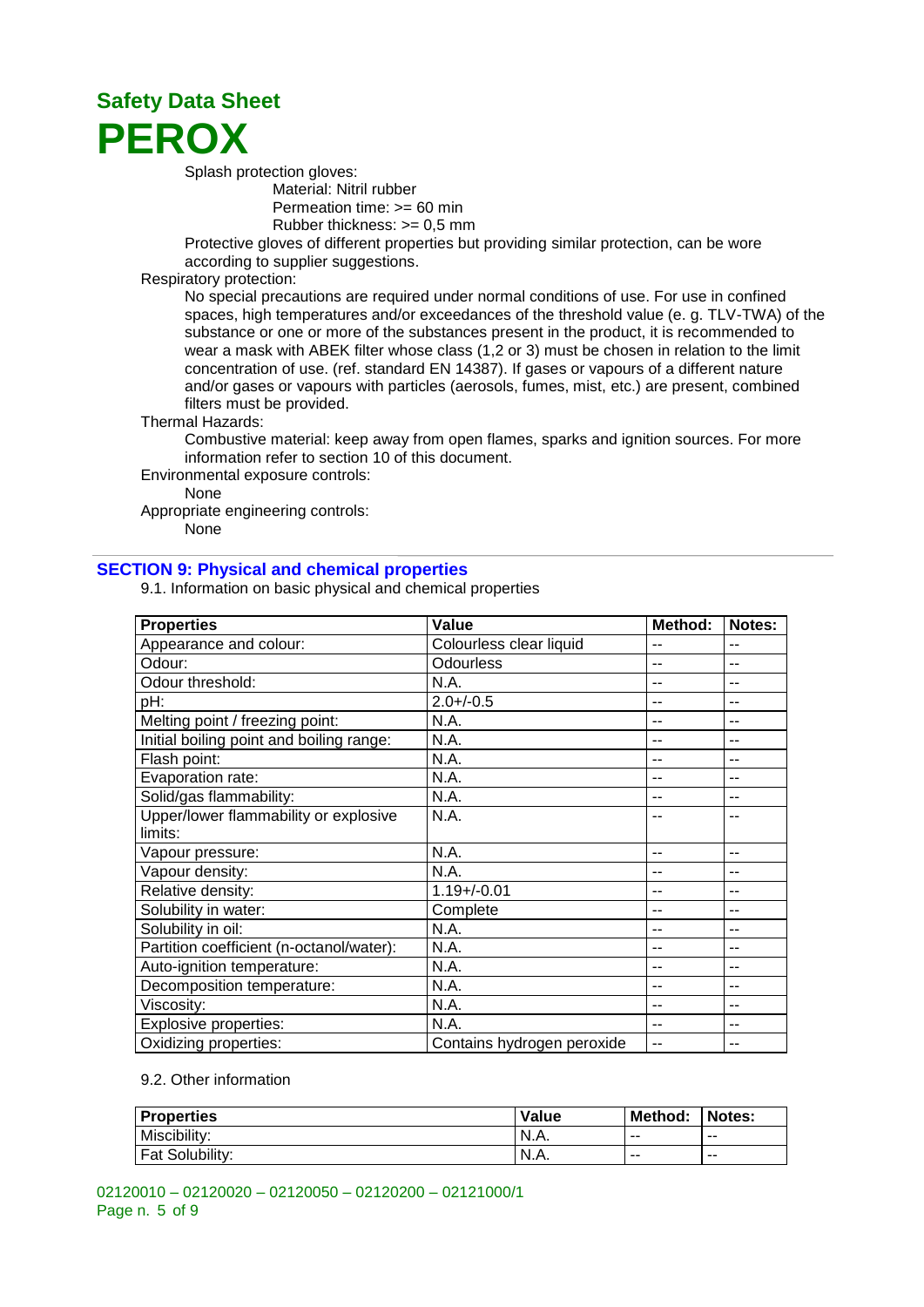| Conductivity:                        | N | $- -$ | -- |
|--------------------------------------|---|-------|----|
| Substance Groups relevant properties | N | $- -$ | -- |

#### **SECTION 10: Stability and reactivity**

- 10.1. Reactivity
	- Stable under normal conditions. Decomposes on heat.
- 10.2. Chemical stability
	- Stable under normal conditions
- 10.3. Possibility of hazardous reactions

It may generate toxic gases on contact with acids, amides, aliphatic and aromatic amines, carbamates, halogenated organic substances, isocyanates, organic sulphides, nitriles, organophosphates, inorganic sulphides, and polymerisable substances. It may catch fire on contact with other substances.

It can cause ignition of combustible or flammable materials.

- 10.4. Conditions to avoid Stable under normal conditions. Avoid heating. Contact with flammable and combustible materials may cause fire or explosion. Containers may explode if exposed to heat for too long. Danger of explosion due to heating in an enclosed area.
- 10.5. Incompatible materials Acids, Bases, Metals, Heavy Metal Salts, Granulated Metal Salts, Reducing Agents, Organic Materials, Flammable Materials.
- 10.6. Hazardous decomposition products Oxygen.

#### **SECTION 11: Toxicological information**

11.1. Information on toxicological effects

Toxicological information of the product:

N.A.

Toxicological information of the main substances found in the product:

hydrogen peroxide solution 50% - CAS: 7722-84-1

a) acute toxicity:

Test: LC50 - Route: Inhalation - Species: Rat > 170 mg/m3 - Duration: 4h

Test: LD50 - Route: Oral - Species: Rat = 1026 mg/kg - Notes: Male

Test: LD50 - Route: Oral - Species: Rat = 693.7 mg/kg - Notes: Female

Test: LD50 - Route: Skin - Species: Rabbit > 2000 mg/kg

b) skin corrosion/irritation:

Test: Eye Irritant - Route: Ocular Positive

If not differently specified, the information required in Regulation (EU)2015/830 listed below must be considered as N.A.:

a) acute toxicity;

- b) skin corrosion/irritation;
- c) serious eye damage/irritation;
- d) respiratory or skin sensitisation;
- e) germ cell mutagenicity;
- f) carcinogenicity;
- g) reproductive toxicity;
- h) STOT-single exposure;
- i) STOT-repeated exposure;
- i) aspiration hazard.

#### **SECTION 12: Ecological information**

12.1. Toxicity

Adopt good working practices, so that the product is not released into the environment.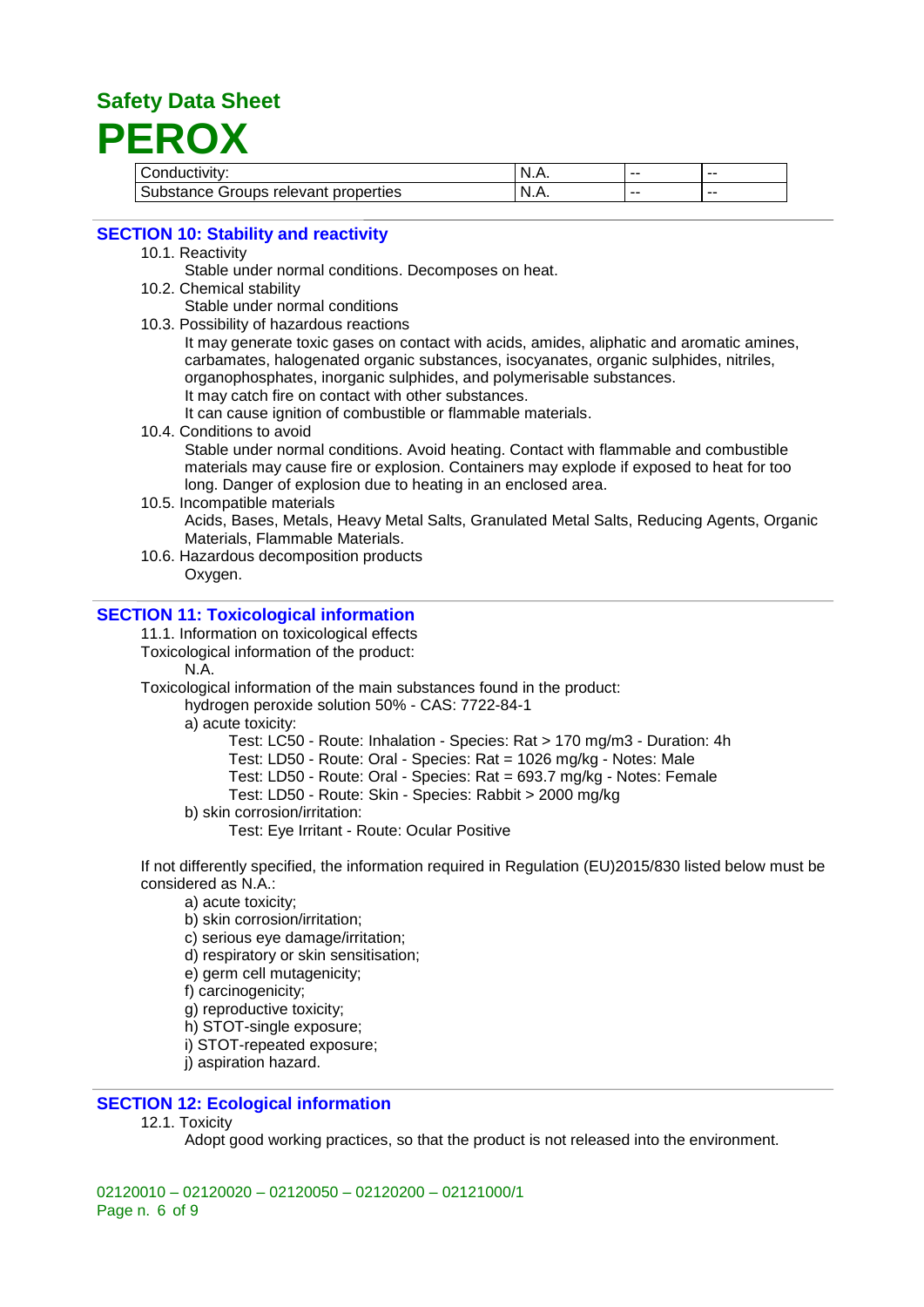hydrogen peroxide solution 50% - CAS: 7722-84-1

- a) Aquatic acute toxicity:
	- Endpoint: EC50 Species: Algae = 1.38 mg/l Duration h: 72 Endpoint: LC50 - Species: Fish = 16.4 mg/l - Duration h: 96 Endpoint: LC50 - Species: Daphnia = 2.4 mg/l - Duration h: 48 Endpoint: NOEC - Species: Fish = 5 mg/l - Duration h: 96
- 12.2. Persistence and degradability
	- N.A.
- 12.3. Bioaccumulative potential
	- N.A.
- 12.4. Mobility in soil
- N.A. 12.5. Results of PBT and vPvB assessment
- vPvB Substances: None PBT Substances: None
- 12.6. Other adverse effects None

#### **SECTION 13: Disposal considerations**

- 13.1. Waste treatment methods
	- Recover, if possible. Send to authorised disposal plants or for incineration under controlled conditions. In so doing, comply with the local and national regulations currently in force.

#### **SECTION 14: Transport information**

| 14.1. UN number                                                          |                                     |  |  |  |
|--------------------------------------------------------------------------|-------------------------------------|--|--|--|
| ADR-UN number:                                                           | 2014                                |  |  |  |
| 14.2. UN proper shipping name                                            |                                     |  |  |  |
| ADR-Shipping Name:                                                       | HYDROGEN PEROXIDE, AQUEOUS SOLUTION |  |  |  |
| 14.3. Transport hazard class(es)                                         |                                     |  |  |  |
| ADR-Class:                                                               | 5.1(8)                              |  |  |  |
| ADR-Label:                                                               | $5.1 + 8$                           |  |  |  |
| ADR - Hazard identification number: 58                                   |                                     |  |  |  |
| 14.4. Packing group                                                      |                                     |  |  |  |
| ADR-Packing Group:                                                       | Ш                                   |  |  |  |
| 14.5. Environmental hazards                                              |                                     |  |  |  |
| Marine pollutant:<br>No.                                                 |                                     |  |  |  |
| 14.6. Special precautions for user                                       |                                     |  |  |  |
| ADR-Tunnel Restriction Code: E                                           |                                     |  |  |  |
| 14.7. Transport in bulk according to Annex II of Marpol and the IBC Code |                                     |  |  |  |
| N.A.                                                                     |                                     |  |  |  |

#### **SECTION 15: Regulatory information**

15.1. Safety, health and environmental regulations/legislation specific for the substance or mixture Dir. 98/24/EC (Risks related to chemical agents at work) Dir. 2000/39/EC (Occupational exposure limit values) Regulation (EC) n. 1907/2006 (REACH) Regulation (EC) n. 1272/2008 (CLP) Regulation (EC) n. 790/2009 (ATP 1 CLP) and (EU) n. 758/2013 Regulation (EU) 2015/830 Regulation (EU) n. 286/2011 (ATP 2 CLP) Regulation (EU) n. 618/2012 (ATP 3 CLP) Regulation (EU) n. 487/2013 (ATP 4 CLP) Regulation (EU) n. 944/2013 (ATP 5 CLP) Regulation (EU) n. 605/2014 (ATP 6 CLP) Regulation (EU) n. 2015/1221 (ATP 7 CLP) Regulation (EU) n. 2016/918 (ATP 8 CLP)

02120010 – 02120020 – 02120050 – 02120200 – 02121000/1 Page n. 7 of 9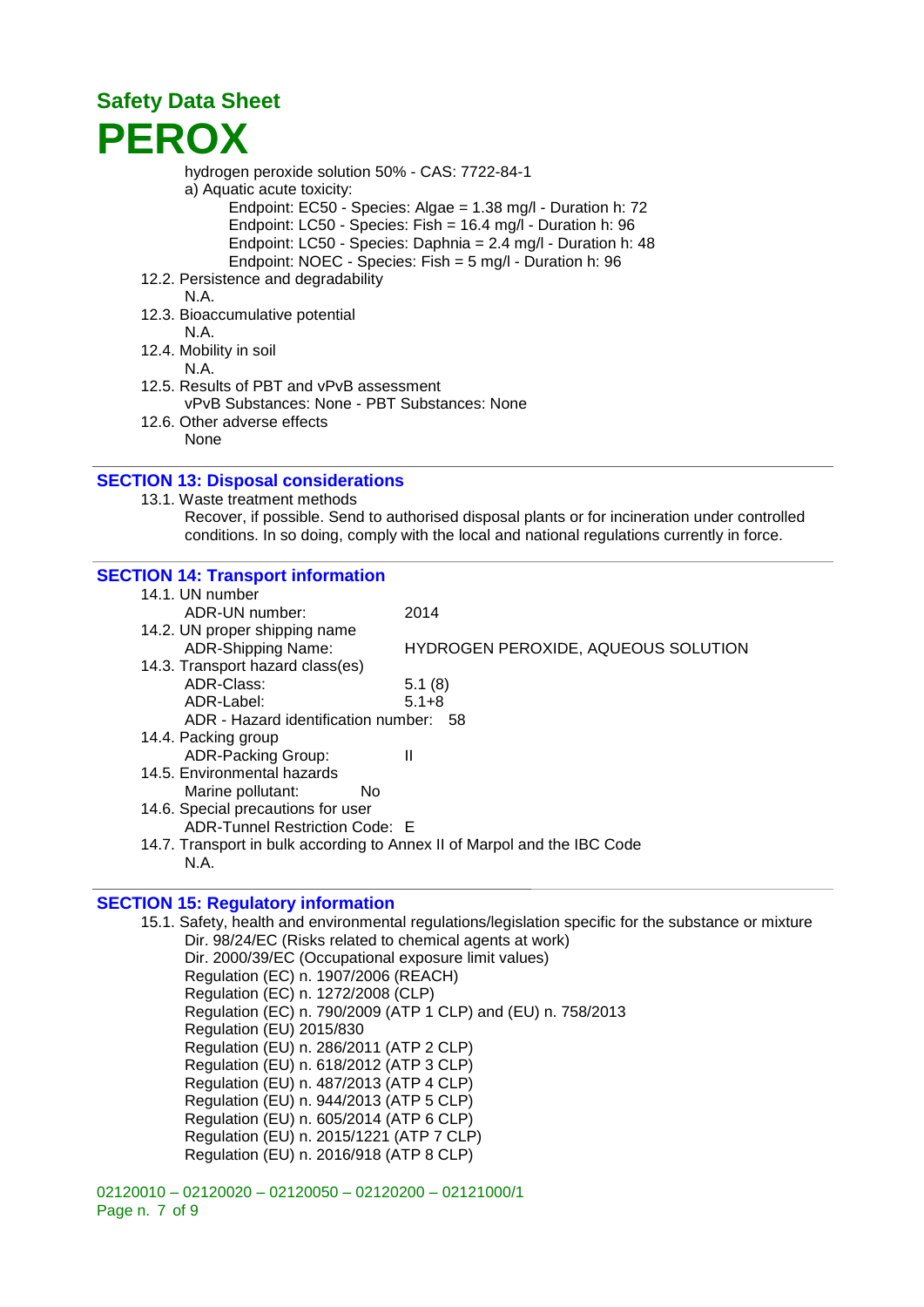Regulation (EU) n. 2016/1179 (ATP 9 CLP) Restrictions related to the product or the substances contained according to Annex XVII Regulation (EC) 1907/2006 (REACH) and subsequent modifications: None Where applicable, refer to the following regulatory provisions : Directive 2012/18/EU (Seveso III) Regulation (EC) nr 648/2004 (detergents).

Dir. 2004/42/EC (VOC directive)

Provisions related to directive EU 2012/18 (Seveso III): Seveso III category according to Annex 1, part 1 None

15.2. Chemical safety assessment No Chemical Safety Assessment has been carried out for the mixture.

#### **SECTION 16: Other information**

Full text of phrases referred to in Section 3:

H271 May cause fire or explosion; strong oxidiser.

H314 Causes severe skin burns and eye damage.

H302 Harmful if swallowed.

H332 Harmful if inhaled.

| <b>Hazard class and</b>  | Code        | <b>Description</b>                                |
|--------------------------|-------------|---------------------------------------------------|
| hazard category          |             |                                                   |
| Ox. Lig. 1               | 2.13/1      | Oxidising liquid, Category 1                      |
| Acute Tox. 4             | 3.1/4/Inhal | Acute toxicity (inhalation), Category 4           |
| Acute Tox. 4             | 3.1/4/Oral  | Acute toxicity (oral), Category 4                 |
| Skin Corr. 1A            | 3.2/1A      | Skin corrosion, Category 1A                       |
| Skin Irrit. 2            | 3.2/2       | Skin irritation, Category 2                       |
| Eye Dam. 1               | 3.3/1       | Serious eye damage, Category 1                    |
| STOT SE 3                | 3.8/3       | Specific target organ toxicity - single exposure, |
|                          |             | Category 3                                        |
| <b>Aquatic Chronic 3</b> | 4.1/C3      | Chronic (long term) aquatic hazard, category 3    |

Classification and procedure used to derive the classification for mixtures according to Regulation (EC) 1272/2008 [CLP]:

| <b>Classification according to Regulation (EC) Nr.</b><br>1272/2008 | <b>Classification procedure</b> |
|---------------------------------------------------------------------|---------------------------------|
| Skin Irrit. 2, H315                                                 | Calculation method              |
| Aquatic Chronic 3, H412                                             | Calculation method              |
| Acute Tox. 4, H302                                                  | Calculation method              |
| Acute Tox. 4, H332                                                  | Calculation method              |
| Eye Dam. 1, H318                                                    | Calculation method              |
| STOT SE 3, H335                                                     | Calculation method              |

This document was prepared by a competent person who has received appropriate training. Main bibliographic sources:

ECDIN – Environmental Chemicals Data and Information Network – Joint Research Centre, Commission of the European Communities

SAX's DANGEROUS PROPERTIES OF INDUSTRIAL MATERIALS – Eight Edition – Van Nostrand Reinold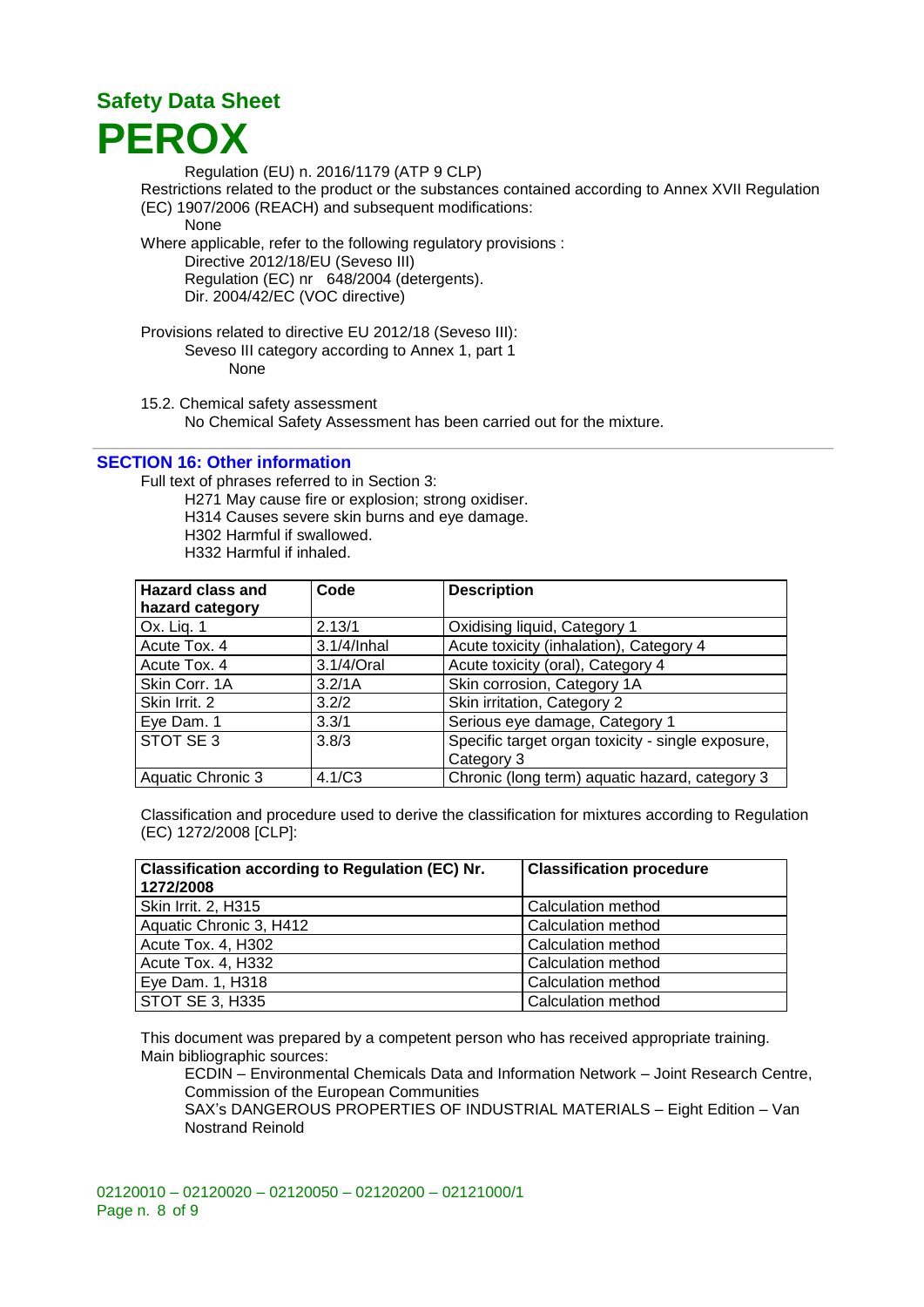

The information contained herein is based on our state of knowledge at the above-specified date. It refers solely to the product indicated and constitutes no guarantee of particular quality. It is the duty of the user to ensure that this information is appropriate and complete with respect to the specific use intended.

This MSDS cancels and replaces any preceding release.

| ADR:        | European Agreement concerning the International Carriage of                             |
|-------------|-----------------------------------------------------------------------------------------|
|             | Dangerous Goods by Road.                                                                |
| CAS:        | Chemical Abstracts Service (division of the American Chemical<br>Society).              |
| CLP:        | Classification, Labeling, Packaging.                                                    |
| DNEL:       | Derived No Effect Level.                                                                |
| EINECS:     | European Inventory of Existing Commercial Chemical Substances.                          |
| GefStoffVO: | Ordinance on Hazardous Substances, Germany.                                             |
| GHS:        | Globally Harmonized System of Classification and Labeling of<br>Chemicals.              |
| IATA:       | International Air Transport Association.                                                |
| IATA-DGR:   | Dangerous Goods Regulation by the "International Air Transport<br>Association" (IATA).  |
| ICAO:       | International Civil Aviation Organization.                                              |
| ICAO-TI:    | Technical Instructions by the "International Civil Aviation Organization"<br>$(ICAO)$ . |
| IMDG:       | International Maritime Code for Dangerous Goods.                                        |
| INCI:       | International Nomenclature of Cosmetic Ingredients.                                     |
| KSt:        | Explosion coefficient.                                                                  |
| LC50:       | Lethal concentration, for 50 percent of test population.                                |
| LD50:       | Lethal dose, for 50 percent of test population.                                         |
| PNEC:       | Predicted No Effect Concentration.                                                      |
| N.A.        | Not applicable.                                                                         |
| RID:        | Regulation Concerning the International Transport of Dangerous Goods<br>by Rail.        |
| STEL:       | Short Term Exposure limit.                                                              |
| STOT:       | Specific Target Organ Toxicity.                                                         |
| TLV:        | Threshold Limiting Value.                                                               |
| TWA:        | Time-weighted average                                                                   |
| WGK:        | German Water Hazard Class.                                                              |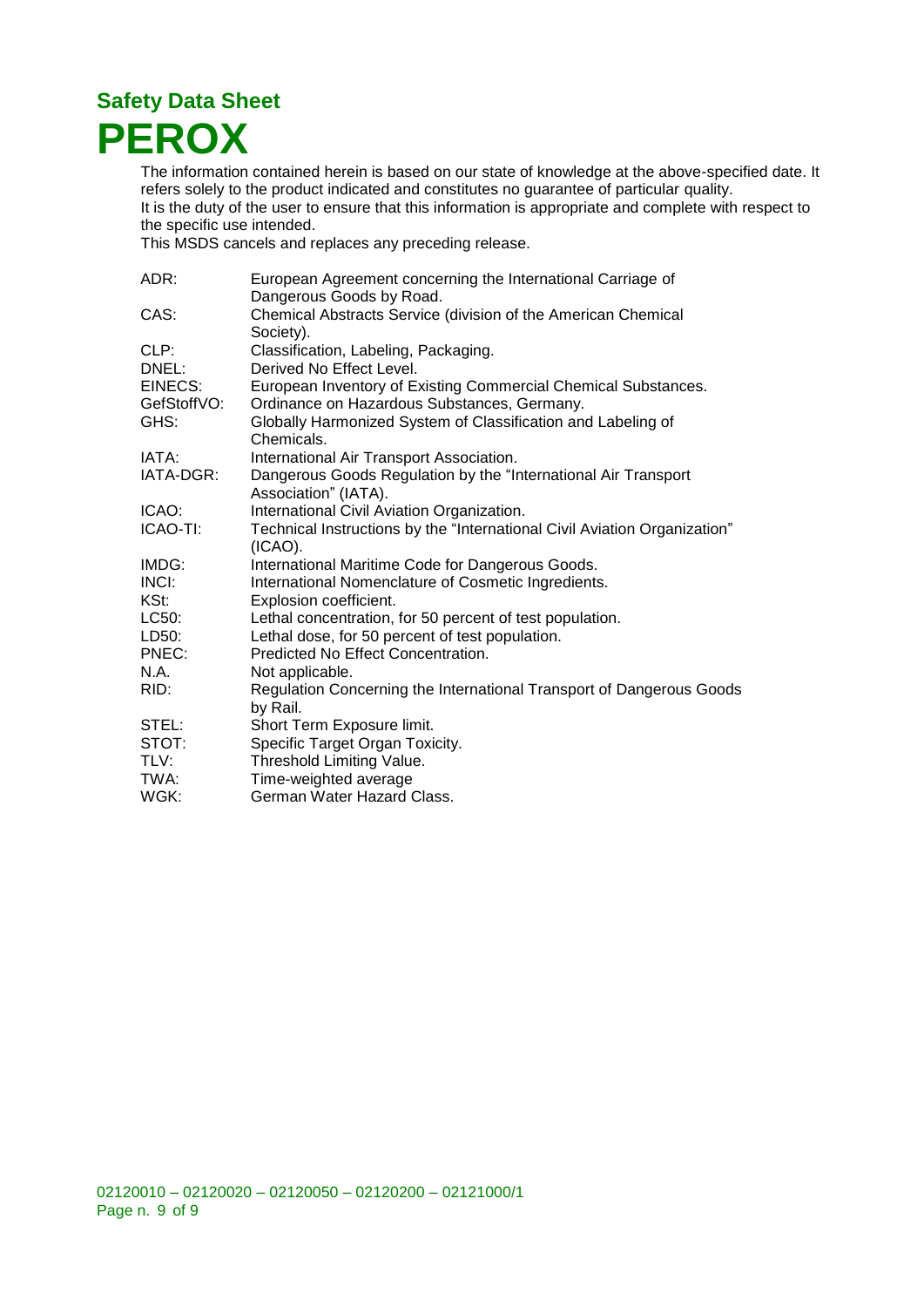**SUMI Safe Use of Mixtures Information** 



### **AISE\_SUMI\_PW\_3\_1**

*Version 1.1, August 2018* 

#### *Professional uses; use in closed process*

*This document is intended to communicate the conditions of safe use for the product and should always be read in combination with the product's Safety Data Sheet and labels.* 

#### **General description of the process covered**

The SUMI applies to professional uses where products are used in closed process with occasional controlled exposure. This Safe Use Information is based on the **AISE\_SWED\_PW\_3\_1**.

#### **Operational Conditions**

| <b>Maximum duration</b>                                               | 480 minutes per day.                                                     |  |
|-----------------------------------------------------------------------|--------------------------------------------------------------------------|--|
| Range of application /<br>Indoor Use.                                 |                                                                          |  |
| Process carried out at room temperature.<br><b>Process conditions</b> |                                                                          |  |
|                                                                       | In case of dilution, tap water at a maximum temperature of 45°C is used. |  |
| Air exchange rate                                                     | Provide a basic standard of general ventilation (1 to 3 air changes per  |  |
|                                                                       | hour). No LEV required.                                                  |  |

#### **Risk Management Measures**

| <b>Measures related to</b>                                    | See section 8 of the SDS of this product for specifications.                                                                    |  |
|---------------------------------------------------------------|---------------------------------------------------------------------------------------------------------------------------------|--|
| personal protective<br>equipment (PPE),<br>hygiene and health | Training of workers in relation to proper use and maintenance of PPEs<br>must be ensured.                                       |  |
| evaluation                                                    |                                                                                                                                 |  |
| Environmental                                                 | Prevent that undiluted product reaches surface waters.                                                                          |  |
| measures                                                      | If appropriate AISE SPERC 8a.1.a.v2 may apply: wide dispersive use<br>resulting in release to municipal sewage treatment plant. |  |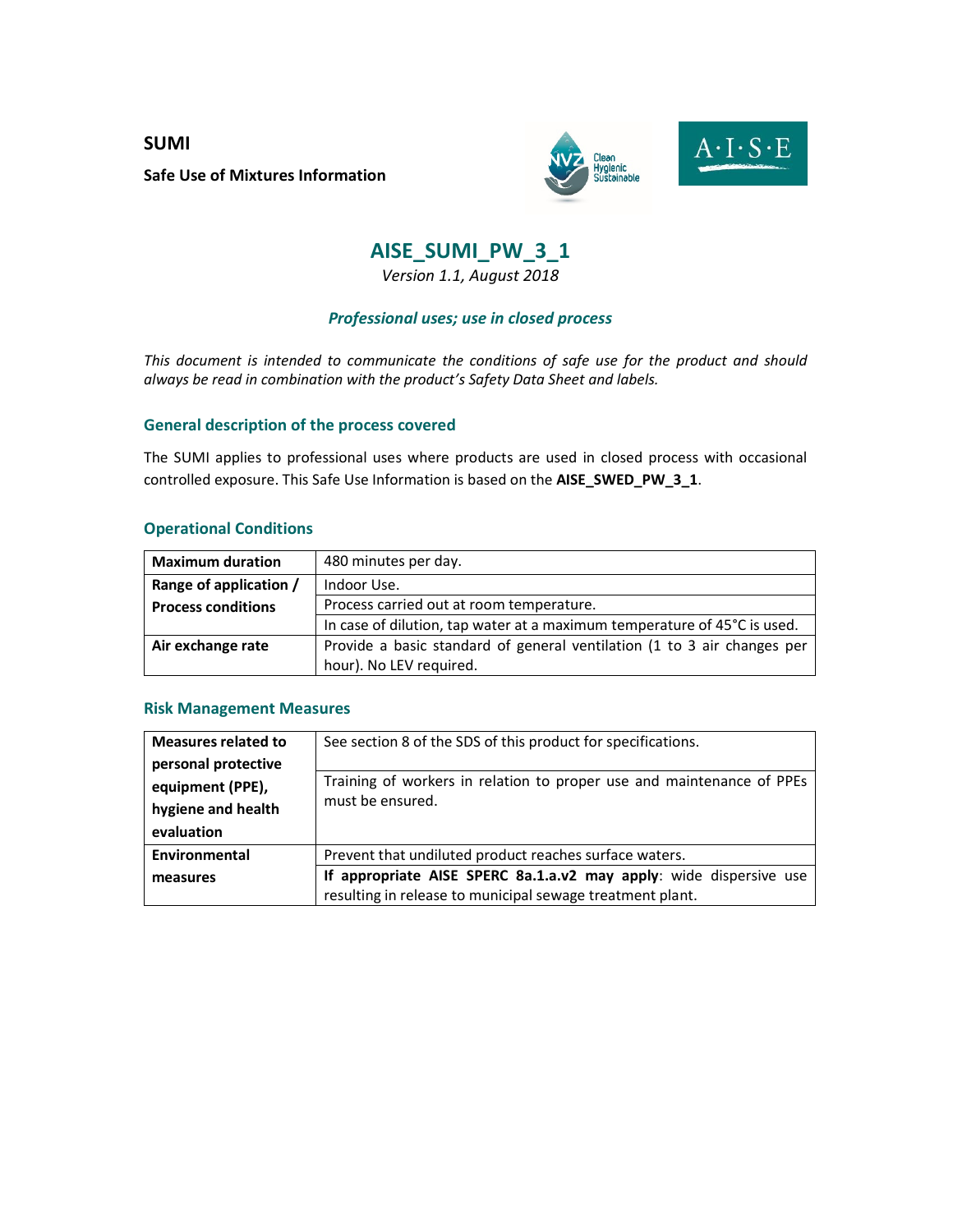#### **Additional good practice advice**

| Don't eat or drink.<br>Don't smoke.<br>Don't use in proximity of open flame.                 |                                                                                                                                                                                                      |
|----------------------------------------------------------------------------------------------|------------------------------------------------------------------------------------------------------------------------------------------------------------------------------------------------------|
| Wash hands after use.<br>Avoid contact with damaged skin.<br>Do not mix with other products. |                                                                                                                                                                                                      |
| <b>Spillage instructions</b>                                                                 | Dilute with fresh water and mop up.                                                                                                                                                                  |
| <b>Hygiene practices</b>                                                                     | Follow the product instructions as specified on the label or<br>the product information sheet and use good<br>in.<br>occupational hygiene practices as specified in Section 7 of<br>the product SDS. |

#### **Additional information depending on product composition**

The label and (when required) the Safety Data Sheet contain additional, product specific information crucial for working safely with mixtures. Please refer to the product label and SDS for information including, but not limited to: product hazard classification, potentially allergenic fragrances, notable ingredients and threshold limit values (when available).

#### **Disclaimer**

*This is a document for communicating generic conditions of safe use of a product. It is the responsibility of the formulator to link this SUMI to the SDS of a specific product that he is selling.* 

*If a SUMI (or associated SWED) code is mentioned in the SDS of a product, the formulator of that product declares that all substances in the mixture are present in such concentration, that the use of the product within the conditions of the SUMI is safe. When available, this safe use is ensured by evaluating the results of the chemical safety assessments as performed by the raw material suppliers. When no chemical safety assessment has been carried out by the supplier for an ingredient that contributes to the classification of the mixture, the formulator has performed a safety assessment himself.* 

*Following Occupational Health legislation, the employer of workers that use products that are assessed as safe following SUMI conditions remains responsible for communicating relevant use information to employees. When developing workplace instructions for employees, SUMI Sheets should always be considered in combination with the SDS and the label of the product.* 

*This document is provided by A.I.S.E. for general information purposes only. The formulator uses the content of this document at its sole risk.* 

*A.I.S.E. disclaims any liability to any person or entity for any loss, damage no matter of what kind (actual, consequential, punitive or otherwise), injury, claim, liability or other cause of any kind or character based upon or resulting from the use (even partly) of the content of this document.*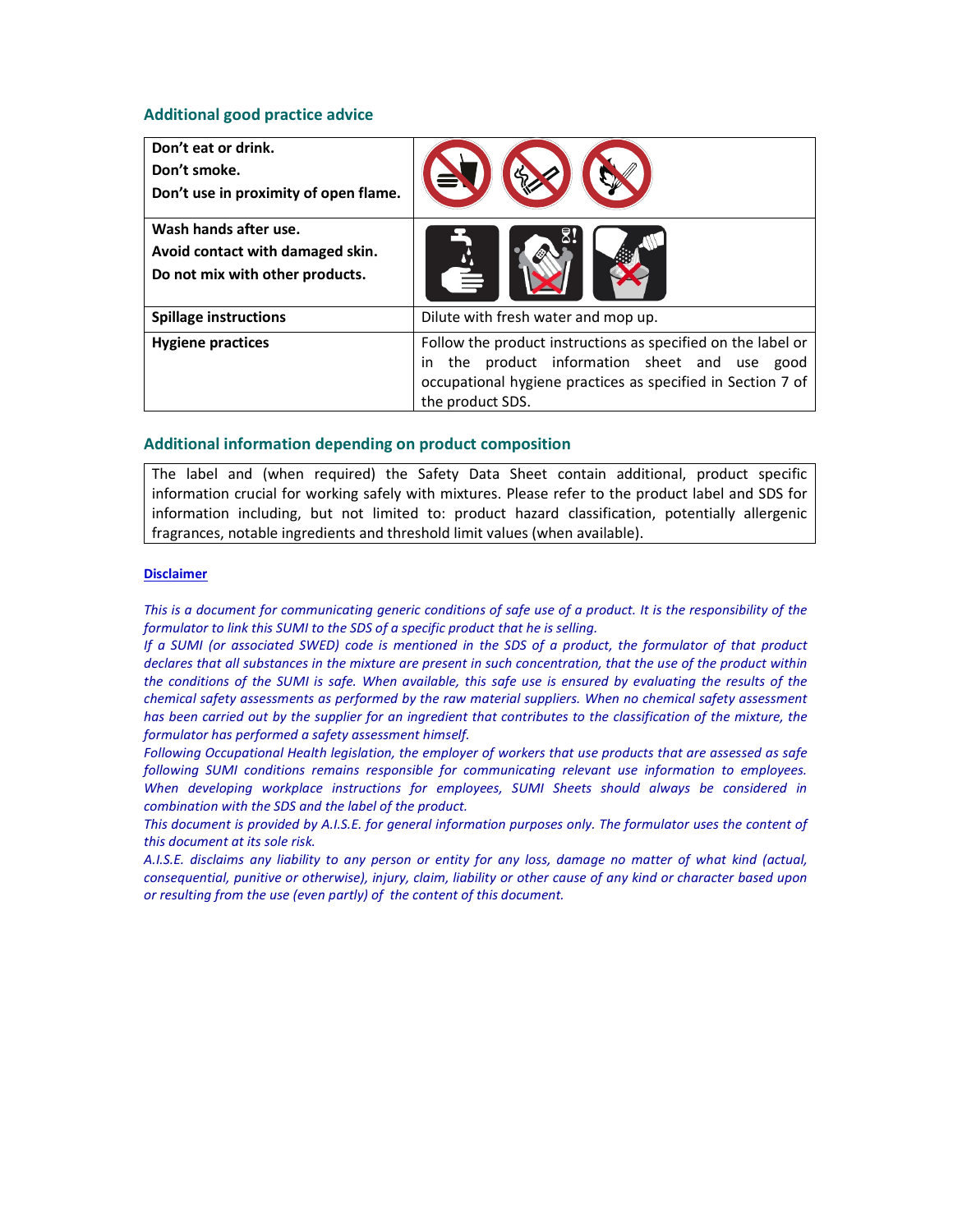# **Perox**

### DISINFECTANT FOR AREAS AT RISK OF MICROBIAL CONTAMINATION AND WATER DISTRIBUTION SYSTEMS

**PEROX** is a disinfectant for the medical and hospital areas at risk of microbial contamination and the water supply networks. It is effective for disinfecting tools, vertical and horizontal surfaces in hazardous areas by using a medical nebuliser and as well as there is flowing or stagnant hot/cold water. It is used in anti-Legionella and anti-Salmonella protocols. It destroys bacteria, mycobacteria, fungi, viruses.

**Bactericide, Mycobactericide, Fungicide, Virucide action.**





**DISINFECTANTS** 

## Technical Data Sheet

| Chemical-physical characteris |               |  |
|-------------------------------|---------------|--|
| <b>Physical state</b>         | clear liquid  |  |
| Colour                        | colourless    |  |
| Odour                         | typical       |  |
| рH                            | $1,5+/-0,2$   |  |
| <b>Relative density</b>       | $1,20+/-0,01$ |  |

Ecological information Safety information

 *All materials are suitable for recycling or reusing. All surfactants are biodegradable according to 648/2004/CE Directives.*

## Packaging and formats

|            | Tanks and drums          |          |               |
|------------|--------------------------|----------|---------------|
| Code       | Content                  | Tare     | Packaging     |
| 02120010EN | <b>10 KG 8,3 LT</b>      | 500 g    | plastic tanks |
| 02120020EN | <b>20 KG 16,6 LT</b>     | 1 kg     | plastic drums |
| 02120050EN | 50 KG 41,6 LT            | $2,5$ kg | plastic drums |
|            | 02120200EN 200 KG 166 LT | 8,5 kg   | plastic drums |

### tics  $\bigotimes$  Dosing and mode of use

| Target Disinfection of rooms and water systems            |
|-----------------------------------------------------------|
| 1. Use in water 1% - Time of action: 15 min               |
| distribution Anti-legionella protocol: 30 min             |
| 2. Use with $10\%$ - Av. consumption: 5 ml/m <sup>3</sup> |
| nebulizing device for 50 $m3$ , time of action: 120 min   |

**Product for professional use.** Read the technical data and safety sheet carefully before use. **PMC** Reg. Min. of Health no. 19829 - 07/09/12 **Contains:** hydrogen peroxid (50%).

## Company certifications

### **Manufactured in Italy by È COSÌ srl.**

È COSÌ is a certified manufacturer: **ISO 9001**:2008 (Quality Management) **ISO 14001**:2004 (Environmental Management) **ISO 22000**:2005 (Food Safety) **SA 8000**:2008 (Social Responsibility) **OHSAS 18001**:2007 (Safety at Work) **ISO 50001:2011 (Energetic Efficiency)** 



*rev. 1 - 07/02/2017*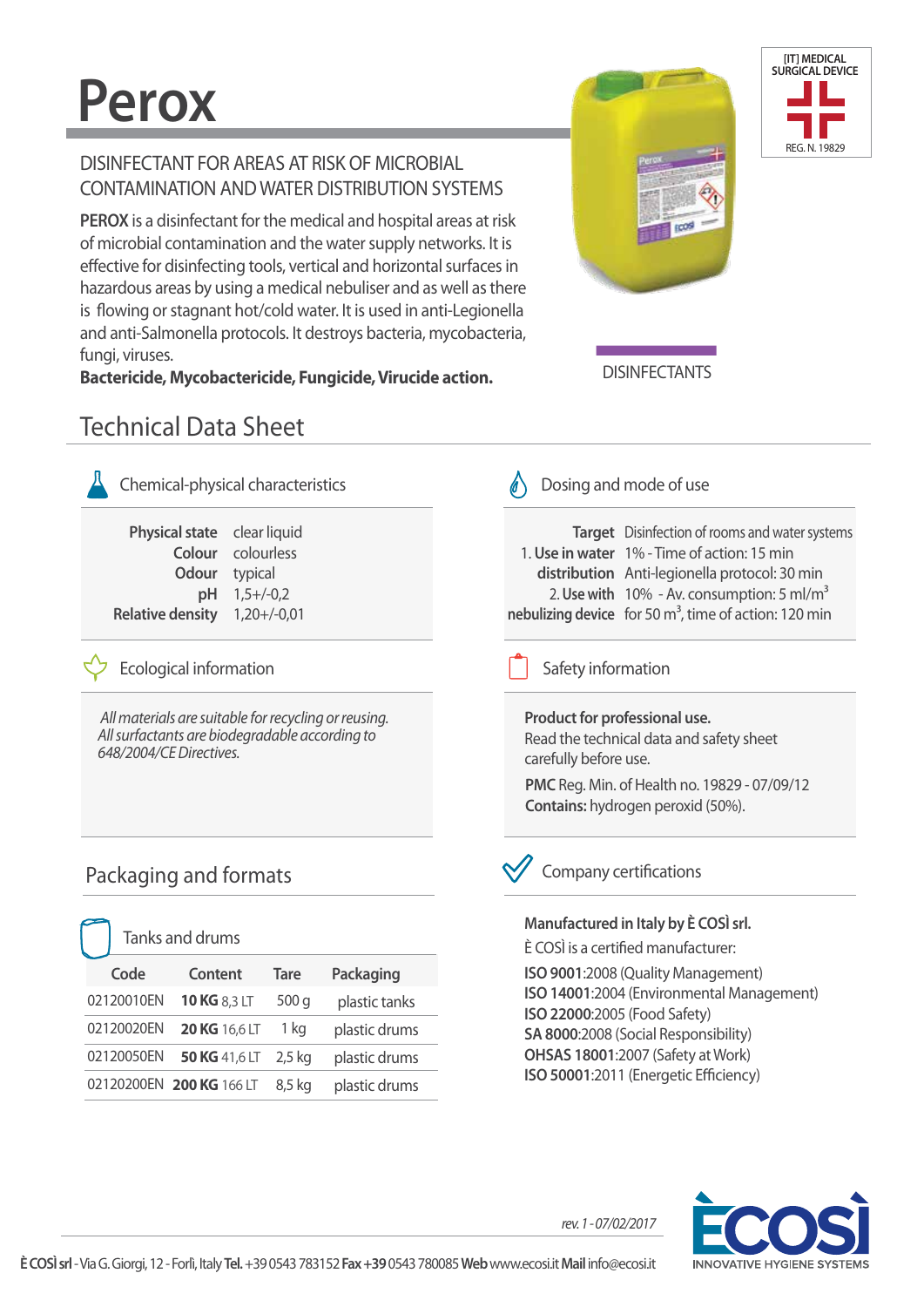**PEROX Registrazione Ministero della Salute N°19829**







#### **SEZIONE 1: identificazione della sostanza/miscela e della società/impresa** 1.1. Identificatore del prodotto

Identificazione della miscela: Nome commerciale: PEROX Codice commerciale: 02120010 – 02120020 – 02120050 – 02120200 – 02121000 1.2. Usi identificati pertinenti della sostanza o della miscela e usi sconsigliati Uso raccomandato: Disinfettante per impianti di distribuzione dell'acqua. Uso professionale. Usi sconsigliati: Tutti tranne quello consigliato 1.3. Informazioni sul fornitore della scheda di dati di sicurezza Fornitore: È COSÌ srl Via Giovanni Giorgi, 12 47122 Forlì (FC) Tel 0543 783152 Fax 0543 780085 Sito web: www.ecosi.it E-mail: info@ecosi.it C.F. E P.IVA: 02639970405

Persona competente responsabile della scheda di sicurezza: sicurezza@ecosi.it

1.4. Numero telefonico di emergenza

È COSÌ srl Tel 0543 783152 Fax 0543 780085 Numero di emergenza del Centro Antiveleni di Milano Ospedale Niguarda: 02/66101029

#### **SEZIONE 2: identificazione dei pericoli**

2.1. Classificazione della sostanza o della miscela Criteri Regolamento CE 1272/2008 (CLP):

> Attenzione, Skin Irrit. 2, Provoca irritazione cutanea. Aquatic Chronic 3, Nocivo per gli organismi acquatici con effetti di lunga durata.

Attenzione, Acute Tox. 4, Nocivo se ingerito.

- Attenzione, Acute Tox. 4, Nocivo se inalato.
- Pericolo, Eye Dam. 1, Provoca gravi lesioni oculari.
- Attenzione, STOT SE 3, Può irritare le vie respiratorie.

Effetti fisico-chimici dannosi alla salute umana e all'ambiente:

Nessun altro pericolo

2.2. Elementi dell'etichetta Pittogrammi di pericolo:



Indicazioni di Pericolo: H315 Provoca irritazione cutanea.

02120010 – 02120020 – 02120050 – 02120200 – 02121000/4 Pagina n. 1 di 10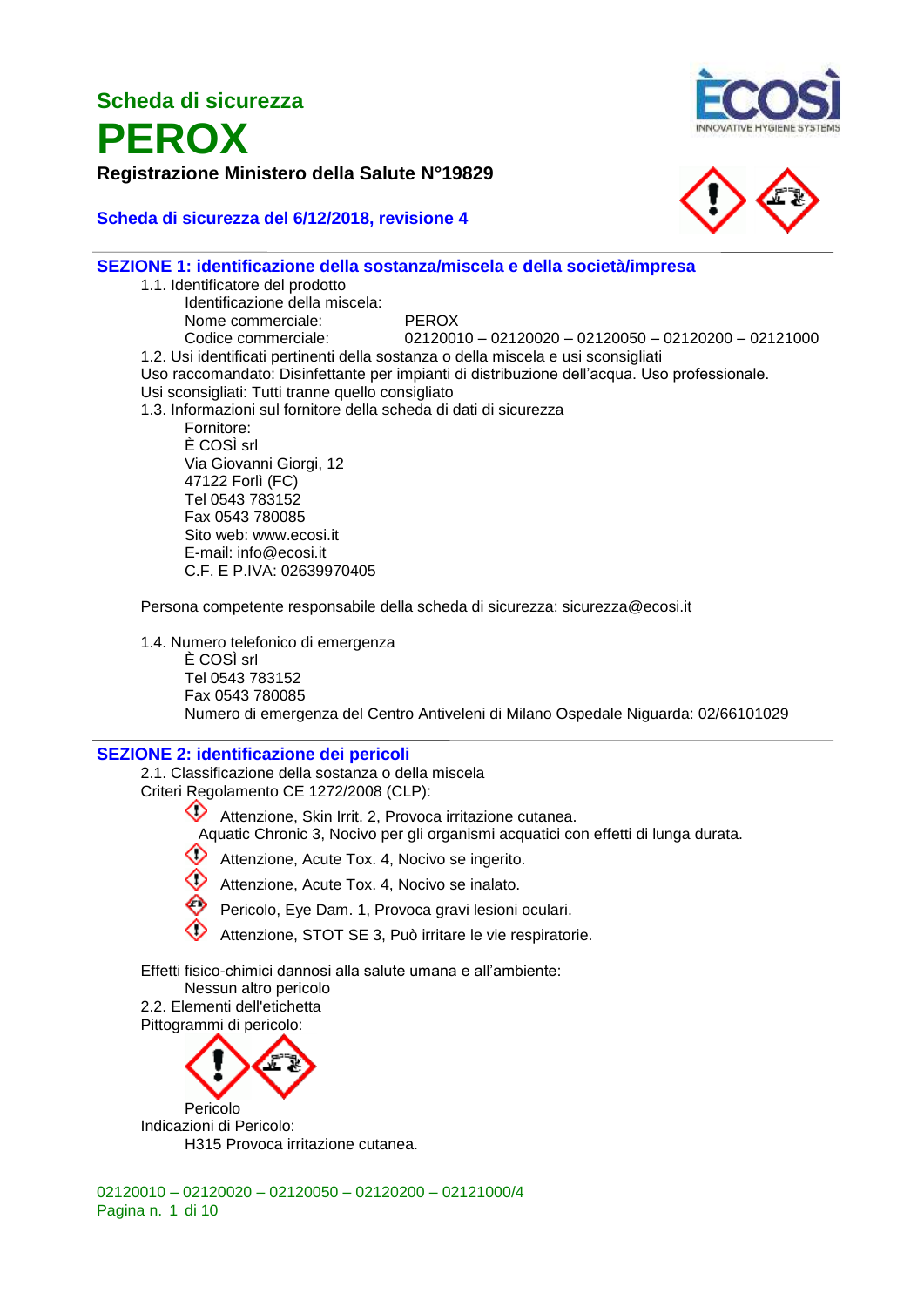

H412 Nocivo per gli organismi acquatici con effetti di lunga durata.

H302+H332 Nocivo se ingerito o inalato.

H318 Provoca gravi lesioni oculari.

H335 Può irritare le vie respiratorie.

#### Consigli Di Prudenza:

P264 Lavare accuratamente le mani dopo l'uso.

P273 Non disperdere nell'ambiente.

P280 Indossare guanti/indumenti protettivi/Proteggere gli occhi/il viso.

P305+P351+P338 IN CASO DI CONTATTO CON GLI OCCHI: sciacquare accuratamente per parecchi minuti. Togliere le eventuali lenti a contatto se è agevole farlo. Continuare a sciacquare.

P310 Contattare immediatamente un CENTRO ANTIVELENI/un medico...

P312 In caso di malessere, contattare un CENTRO ANTIVELENI/un medico/....

P501 Smaltire il prodotto/recipiente in conformità alla regolamentazione.

Disposizioni speciali:

EUH210 Scheda dati di sicurezza disponibile su richiesta.

#### **Contiene**

acqua ossigenata 50%

Disposizioni speciali in base all'Allegato XVII del REACH e successivi adeguamenti: Nessuna

2.3. Altri pericoli

Sostanze vPvB: Nessuna - Sostanze PBT: Nessuna

Altri pericoli:

Nessun altro pericolo

#### **SEZIONE 3: composizione/informazioni sugli ingredienti**

- 3.1. Sostanze
- N.A.

3.2. Miscele

Componenti pericolosi ai sensi del Regolamento CLP e relativa classificazione:

| Qtà       | <b>Nome</b>          | Numero d'identif.               |                                                                                | <b>Classificazione</b>                                                                                                                               |
|-----------|----------------------|---------------------------------|--------------------------------------------------------------------------------|------------------------------------------------------------------------------------------------------------------------------------------------------|
| $>= 90\%$ | acqua ossigenata 50% | Numero<br>Index:<br>CAS:<br>EC: | 008-003-00-9<br>7722-84-1<br>231-765-0<br>REACH No.: 01-21194858<br>45-22-xxxx | $\bigotimes$ 2.13/1 Ox. Liq. 1 H271<br>3.2/1A Skin Corr. 1A H314<br>$\sqrt{2}$ 3.1/4/Oral Acute Tox. 4 H302<br>$\oint$ 3.1/4/Inhal Acute Tox. 4 H332 |

#### **SEZIONE 4: misure di primo soccorso**

4.1. Descrizione delle misure di primo soccorso

In caso di contatto con la pelle:

Togliere di dosso immediatamente gli indumenti contaminati.

Lavare immediatamente con abbondante acqua corrente ed eventualmente sapone le aree del corpo che sono venute a contatto con il prodotto, anche se solo sospette.

CONSULTARE IMMEDIATAMENTE UN MEDICO.

Lavare completamente il corpo (doccia o bagno).

Togliere immediatamente gli indumenti contaminati ed eliminarli in modo sicuro.

In caso di contatto con la pelle lavare immediatamente con acqua abbondante e sapone. In caso di contatto con gli occhi:

In caso di contatto con gli occhi risciacquarli con acqua per un intervallo di tempo adeguato e tenendo aperte le palpebre, quindi consultare immediatamente un oftalmologo. Proteggere l'occhio illeso.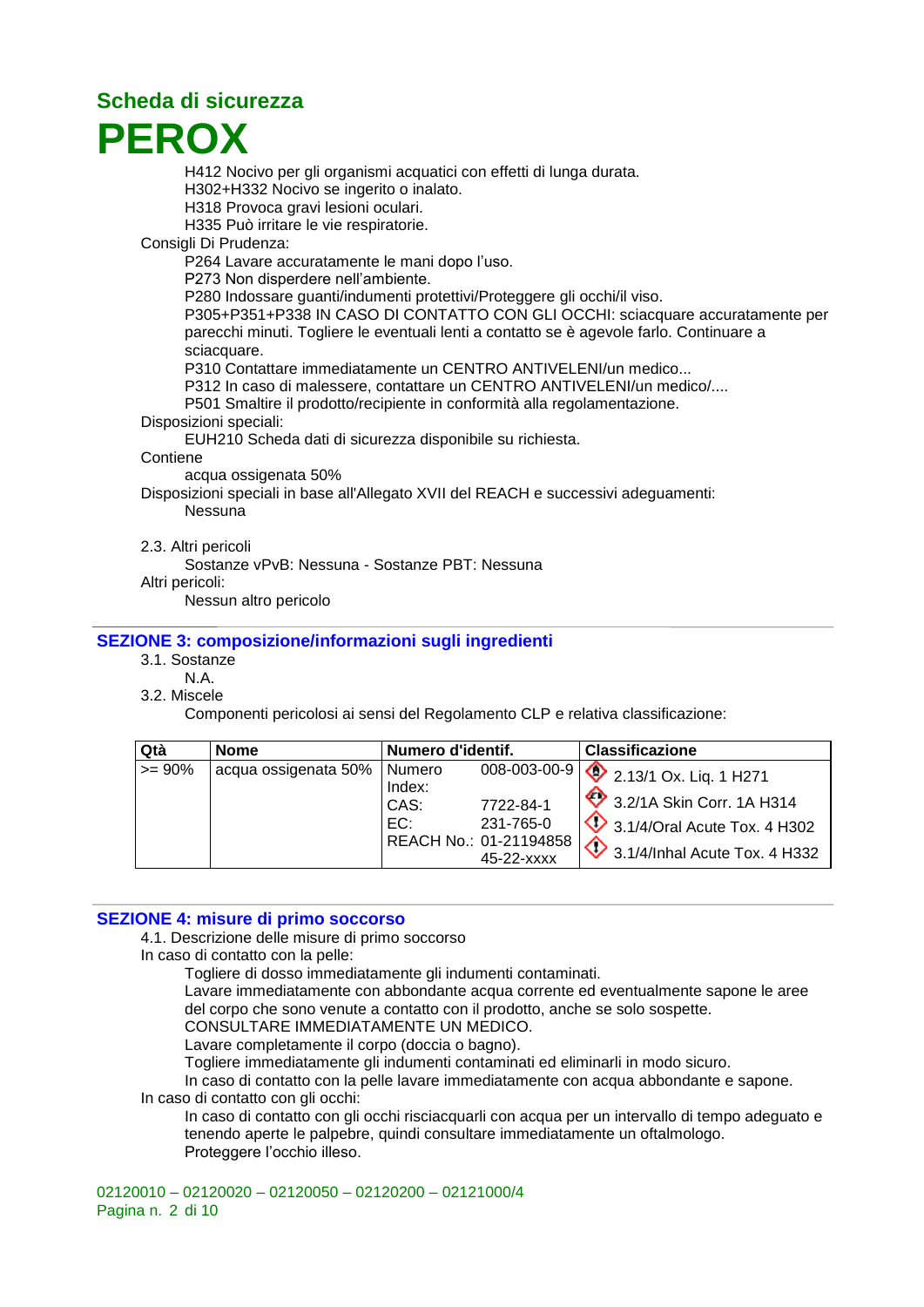

In caso di ingestione:

NON indurre il vomito. Non somministrare nulla per via orale se la vittima non è cosciente. Contattare immediatamente un medico.

In caso di inalazione:

In caso di respirazione irregolare o assente, praticare la respirazione artificiale.

In caso d'inalazione consultare immediatamente un medico e mostrargli la confezione o l'etichetta.

4.2. Principali sintomi ed effetti, sia acuti che ritardati

In caso di inalazione: Provoca irritazione delle vie respiratorie.

In caso di contatto con la pelle: Il contatto con la pelle può provocare irritazioni.

In caso di contatto con gli occhi: Rischio di gravi lesioni oculari. I sintomi possono includere: dolore, arrossamento e lacrimazione.

In caso di ingestione: Irritante. Sintomi: nausea, dolori addominali, vomito, diarrea. Rischio di pneumonite chimica dovuta all'inalazione del prodotto.

4.3. Indicazione dell'eventuale necessità di consultare immediatamente un medico e di trattamenti speciali

In caso d'incidente o malessere consultare immediatamente un medico (se possibile mostrare le istruzioni per l'uso o la scheda di sicurezza).

Trattamento: Trattamento sintomatico.

#### **SEZIONE 5: misure antincendio**

5.1. Mezzi di estinzione

Mezzi di estinzione idonei:

Acqua.

Biossido di carbonio (CO2).

Mezzi di estinzione che non devono essere utilizzati per ragioni di sicurezza:

Acqua a getto pieno. Evitare l'uso di composti organici.

5.2. Pericoli speciali derivanti dalla sostanza o dalla miscela

Non inalare i gas prodotti dall'esplosione e dalla combustione.

L'ossigeno, derivante dalla decomposizione termica, può accelerare la combustione. In caso di incendio o surriscaldamento, si verificherà un aumento della pressione e il contenitore può scoppiare.

5.3. Raccomandazioni per gli addetti all'estinzione degli incendi

Impiegare apparecchiature respiratorie adeguate.

Raccogliere separatamente l'acqua contaminata utilizzata per estinguere l'incendio. Non scaricarla nella rete fognaria.

Se fattibile sotto il profilo della sicurezza, spostare dall'area di immediato pericolo i contenitori non danneggiati.

#### **SEZIONE 6: misure in caso di rilascio accidentale**

6.1. Precauzioni personali, dispositivi di protezione e procedure in caso di emergenza Indossare i dispositivi di protezione individuale.

Se esposti a vapori/polveri/aerosol indossare apparecchiature respiratorie.

Fornire un'adeguata ventilazione.

Utilizzare una protezione respiratoria adeguata.

Consultare le misure protettive esposte al punto 7 e 8.

6.2. Precauzioni ambientali

Impedire la penetrazione nel suolo/sottosuolo. Impedire il deflusso nelle acque superficiali o nella rete fognaria.

Trattenere l'acqua di lavaggio contaminata ed eliminarla.

In caso di fuga di gas o penetrazione in corsi d'acqua, suolo o sistema fognario informare le autorità responsabili.

Materiale idoneo alla raccolta: materiale assorbente, organico, sabbia

- 6.3. Metodi e materiali per il contenimento e per la bonifica
	- Lavare con abbondante acqua.

02120010 – 02120020 – 02120050 – 02120200 – 02121000/4 Pagina n. 3 di 10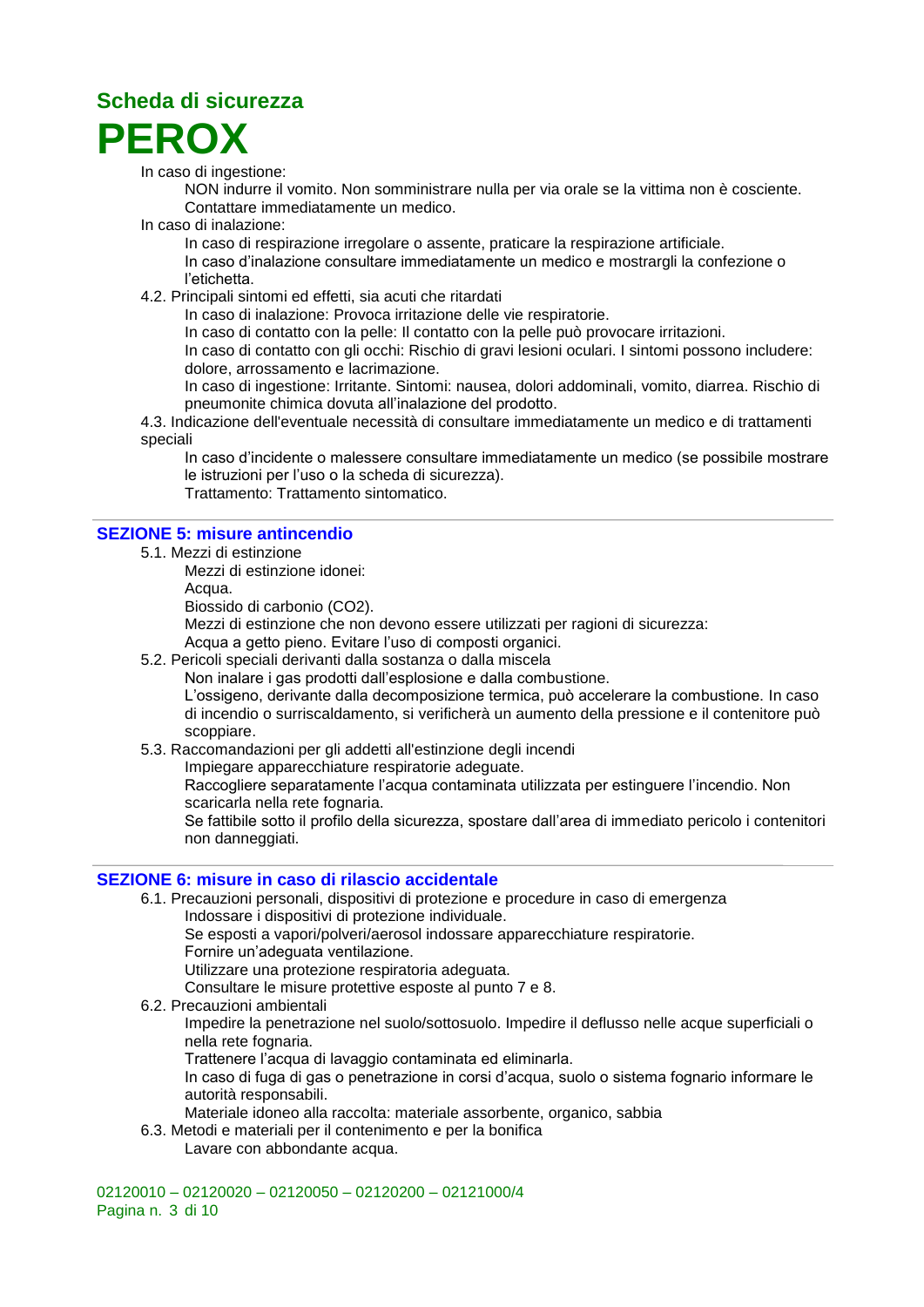

6.4. Riferimento ad altre sezioni Vedi anche paragrafo 8 e 13

#### **SEZIONE 7: manipolazione e immagazzinamento**

7.1. Precauzioni per la manipolazione sicura

Evitare il contatto con la pelle e gli occhi, l'inalazione di vapori e nebbie.

Utilizzare il sistema di ventilazione localizzato.

Non utilizzare contenitori vuoti prima che siano stati puliti.

Prima delle operazioni di trasferimento assicurarsi che nei contenitori non vi siano materiali incompatibili residui.

Gli indumenti contaminati devono essere sostituiti prima di accedere alle aree da pranzo. Durante il lavoro non mangiare né bere.

Si rimanda anche al paragrafo 8 per i dispositivi di protezione raccomandati.

7.2. Condizioni per lo stoccaggio sicuro, comprese eventuali incompatibilità

Tenere lontano da cibi, bevande e mangimi. Conservare in luogo fresco e ben ventilato. Proteggere dal calore, dai raggi diretti del sole e da fiamme e scintille. Tenere lontano da materiali infiammabili.

Materie incompatibili: materiali riducenti. Si veda anche il successivo paragrafo 10. Indicazione per i locali: Locali adeguatamente areati.

7.3. Usi finali particolari

Nessun uso particolare

#### **SEZIONE 8: controllo dell'esposizione/protezione individuale**

- 8.1. Parametri di controllo
	- acqua ossigenata 50% CAS: 7722-84-1

ACGIH - TWA(8h): 1 ppm - Note: A3 - Eye, URT, and skin irr

Valori limite di esposizione DNEL

acqua ossigenata 50% - CAS: 7722-84-1

Lavoratore industriale: 3 mg/m3 - Esposizione: Inalazione Umana - Frequenza: Breve termine, effetti locali

Lavoratore industriale: 1.4 mg/m3 - Esposizione: Inalazione Umana - Frequenza: Lungo termine, effetti locali

Consumatore: 1.93 mg/m3 - Esposizione: Inalazione Umana - Frequenza: Breve termine, effetti locali

Consumatore: 0.21 mg/m3 - Esposizione: Inalazione Umana - Frequenza: Lungo termine, effetti locali

Valori limite di esposizione PNEC

acqua ossigenata 50% - CAS: 7722-84-1

Bersaglio: STP - Valore: 4.66 mg/l

Bersaglio: Sedimenti d'acqua dolce - Valore: 0.047 mg/kg

- Bersaglio: Sedimenti d'acqua di mare Valore: 0.047 mg/kg
- Bersaglio: Suolo Valore: 0.0023 mg/kg
- Bersaglio: Acqua dolce Valore: 0.0126 mg/l
- Bersaglio: Acqua di mare Valore: 0.0126 mg/l

Bersaglio: Emissione saltuaria - Valore: 0.0138 mg/l

- 8.2. Controlli dell'esposizione
- Protezione degli occhi:

Utilizzare Dispositivi di Protezione Individuale conformi alla norma UNI-EN 166 come: visiere di sicurezza chiuse o occhiali con protezione laterale. Non usare lenti oculari.

Protezione della pelle:

Indossare indumenti che garantiscano una protezione totale per la pelle, es. in cotone categoria III (Rif. UNI EN 340) e stivali in caso possa verificarsi esposizione dermica diretta e/o schizzi.

Protezione delle mani:

Guanti protettivi resistenti agli agenti chimici (AKL) Rif. UNI EN 374/1/2/3. Verificare le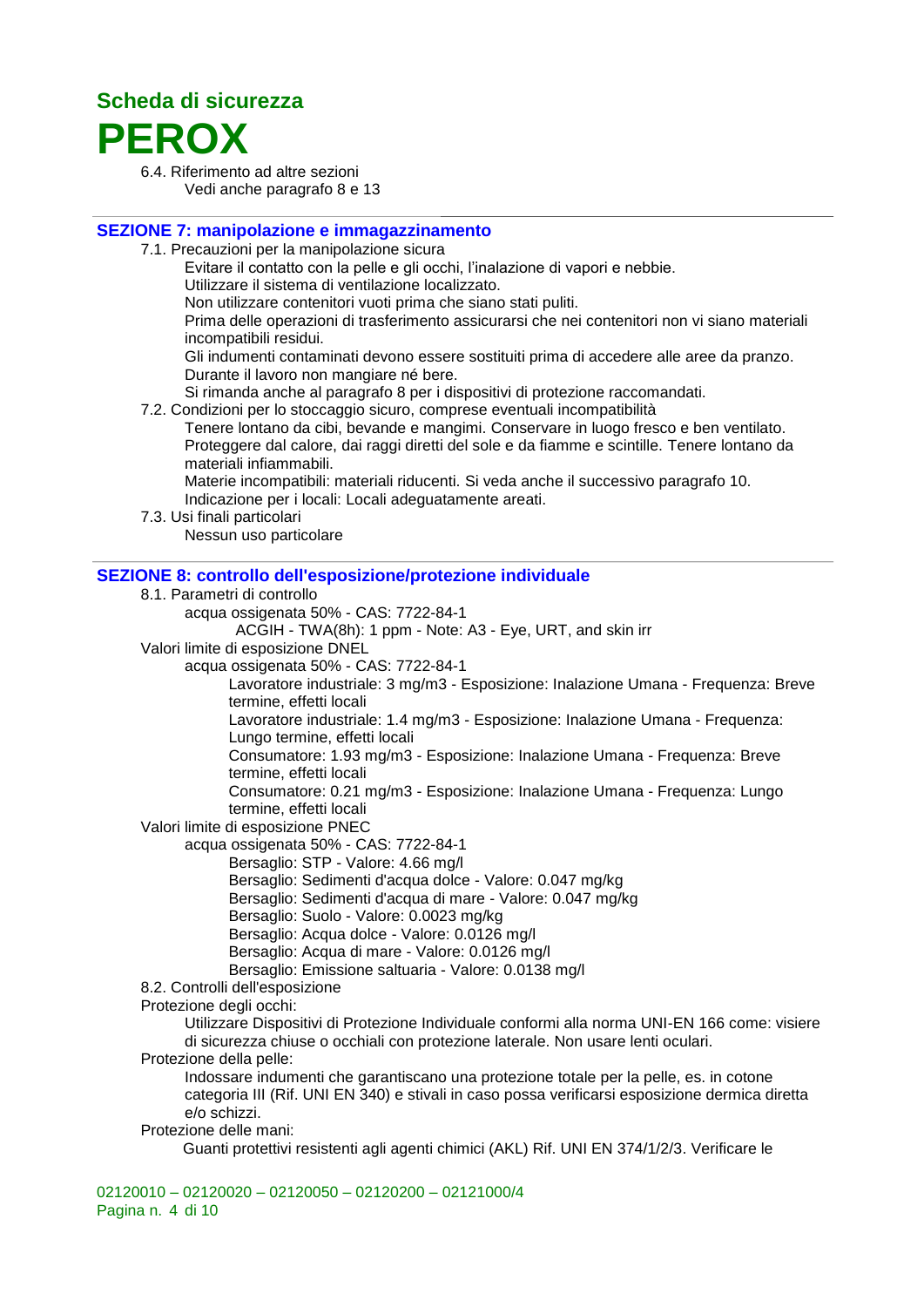## **Scheda di sicurezza PEROX**

istruzioni riguardanti la permeabilità ed il tempo di penetrazione, indicate dal fornitore di guanti. Considerare condizioni d'uso locali specifiche, come rischi di schizzi, cute lesa dell'operatore, tempo di contatto e temperatura.

Guanti in caso di contatto prolungato:

Materiale: gomma butilica Tempo di penetrazione: >= 480 min Spessore del materiale: >= 0.7 mm

Guanti per protezione contro schizzi:

Materiale: gomma nitrilica

Tempo di penetrazione: >= 60 min

Spessore del materiale: >= 0.5 mm

Guanti protettivi di tipo diverso che garantiscano una protezione simile possono essere scelti su indicazione del fornitore.

Protezione respiratoria:

Laddove la ventilazione è insufficiente o l'esposizione è prolungata impiegare un dispositivo di protezione delle vie respiratorie. In caso di utilizzo in spazi confinati, alte temperature e/o superamento del valore di soglia (es. TLV-TWA) della sostanza o di una o più delle sostanze presenti nel prodotto, si consiglia di indossare una maschera con filtro di tipo ABEK la cui classe (1, 2 o 3) dovrà essere scelta in relazione alla concentrazione limite di utilizzo. (rif. norma EN 14387). Nel caso fossero presenti gas o vapori di natura diversa e/o gas o vapori con particelle (aerosol, fumi, nebbie, ecc.) occorre prevedere filtri di tipo combinato.

#### Rischi termici:

Materiale comburente: tenere lontano da fiamme libere, scintille e fonti di innesco. Per ulteriori informazioni fare riferimento alla sezione 10 di questo documento.

Controlli dell'esposizione ambientale:

Nessuno

Controlli tecnici idonei:

Nessuno

#### **SEZIONE 9: proprietà fisiche e chimiche**

9.1. Informazioni sulle proprietà fisiche e chimiche fondamentali

| Proprietà                                        | <b>Valore</b>            | Metodo: | Note:          |
|--------------------------------------------------|--------------------------|---------|----------------|
| Aspetto e colore:                                | Liquido limpido incolore |         |                |
| Odore:                                           | Inodore                  |         | --             |
| Soglia di odore:                                 | N.A.                     | --      | $\overline{a}$ |
| pH:                                              | $2.0 + / -0.5$           | --      | --             |
| Punto di fusione/congelamento:                   | N.A.                     | --      | --             |
| Punto di ebollizione iniziale e intervallo di    | N.A.                     | --      | --             |
| ebollizione:                                     |                          |         |                |
| Punto di infiammabilità:                         | N.A.                     | --      | $-$            |
| Velocità di evaporazione:                        | N.A.                     | --      | --             |
| Infiammabilità solidi/gas:                       | N.A.                     |         | --             |
| Limite superiore/inferiore d'infiammabilità o    | N.A.                     | --      | --             |
| esplosione:                                      |                          |         |                |
| Pressione di vapore:                             | N.A.                     | --      | --             |
| Densità dei vapori:                              | N.A.                     | --      | --             |
| Densità relativa:                                | $1.19 + / -0.01$         | --      | --             |
| Idrosolubilità:                                  | Completa                 | --      | $-$            |
| Solubilità in olio:                              | N.A.                     |         | --             |
| Coefficiente di ripartizione (n-ottanolo/acqua): | N.A.                     |         | --             |
| Temperatura di autoaccensione:                   | N.A.                     | --      | $\overline{a}$ |
| Temperatura di decomposizione:                   | N.A.                     | --      | --             |
| Viscosità:                                       | N.A.                     | --      | $-$            |

02120010 – 02120020 – 02120050 – 02120200 – 02121000/4 Pagina n. 5 di 10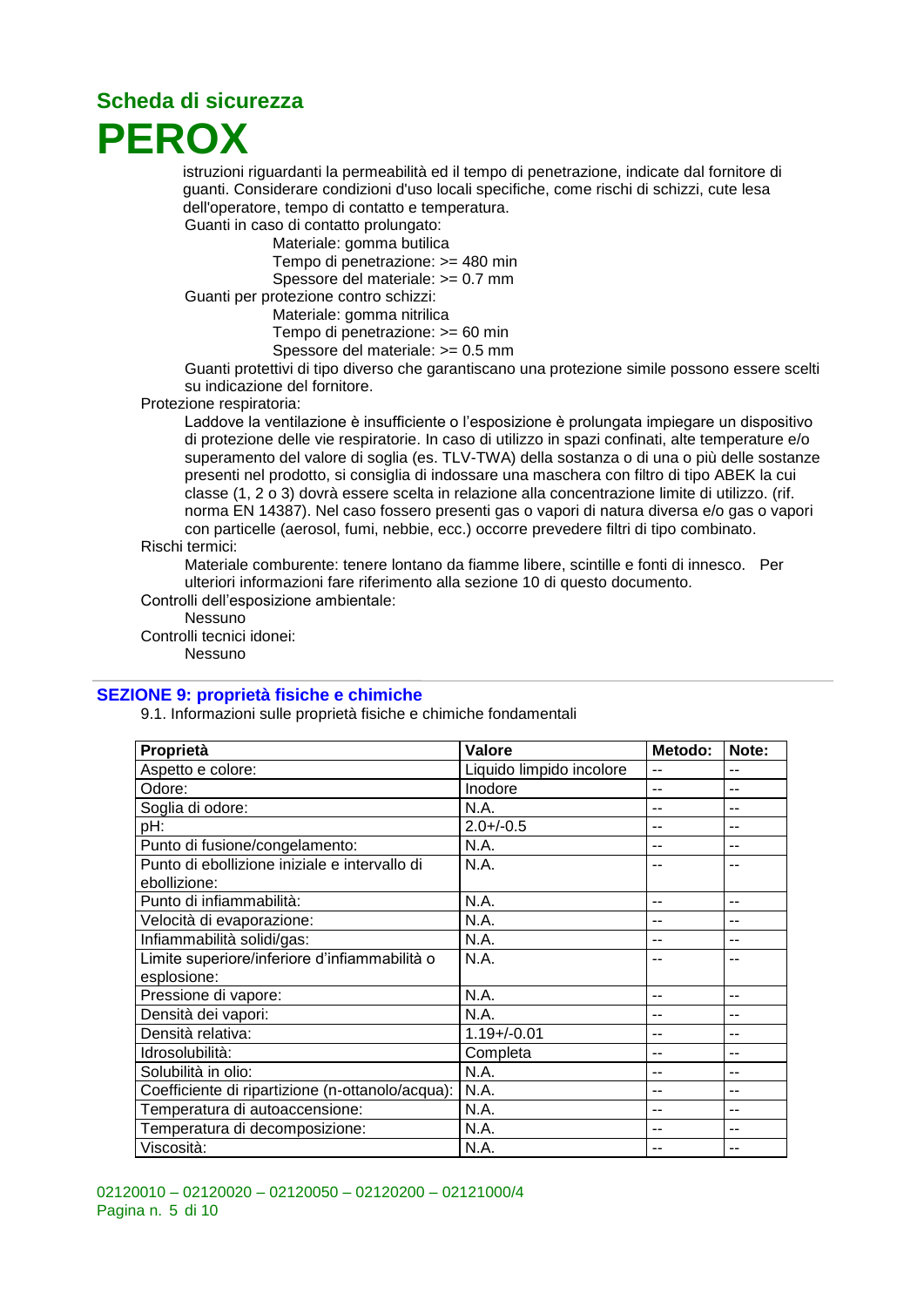

| Proprietà esplosive:  | N.A.                  | $- -$ | -- |
|-----------------------|-----------------------|-------|----|
| Proprietà comburenti: | Contiene perossido di | $-$   | -- |
|                       | idrogeno              |       |    |

#### 9.2. Altre informazioni

| Proprietà                                        | Valore | Metodo: | Note: |
|--------------------------------------------------|--------|---------|-------|
| Miscibilità:                                     | N.A.   | $- -$   | $- -$ |
| Liposolubilità:                                  | N.A.   | $- -$   | $- -$ |
| Conducibilità:                                   | N.A.   | $- -$   | $- -$ |
| Proprietà caratteristiche dei gruppi di sostanze | N.A.   | $- -$   | $- -$ |

#### **SEZIONE 10: stabilità e reattività**

10.1. Reattività

Stabile in condizioni normali. Si decompone al calore.

10.2. Stabilità chimica

Stabile in condizioni normali

10.3. Possibilità di reazioni pericolose

Può generare gas tossici a contatto con acidi, ammide, ammine alifatiche ed aromatiche, carbammati, sostanze organiche alogenate, isocianati, solfuri organici, nitrili, organofosfati, solfuri inorganici, composti polimerizzabili.

Può infiammarsi facilmente a contatto con altre sostanze.

Può causare l'accensione di materiali combustibili o infiammabili.

- 10.4. Condizioni da evitare Stabile in condizioni normali. Evitare il riscaldamento. Il contatto con materiali infiammabili e combustibili può provocare incendio o esplosione. I contenitori possono esplodere se esposti al calore per troppo tempo. Pericolo di esplosione per riscaldamento in un ambiente chiuso.
- 10.5. Materiali incompatibili Acidi, Basi, Metalli, Sali di metalli pesanti, Sali di metallo granulato, Agenti riducenti, Materie organiche, Materiali infiammabili.
- 10.6. Prodotti di decomposizione pericolosi Ossigeno.

#### **SEZIONE 11: informazioni tossicologiche**

- 11.1. Informazioni sugli effetti tossicologici
- Informazioni tossicologiche riguardanti il prodotto:

#### N.A.

- Informazioni tossicologiche riguardanti le principali sostanze presenti nel prodotto: acqua ossigenata 50% - CAS: 7722-84-1
	- a) tossicità acuta:
		- Test: LC50 Via: Inalazione Specie: Ratto > 170 mg/m3 Durata: 4h

Test: LD50 - Via: Orale - Specie: Ratto = 1026 mg/kg - Note: Maschio

- Test: LD50 Via: Orale Specie: Ratto = 693.7 mg/kg Note: Femmina
- Test: LD50 Via: Pelle Specie: Coniglio > 2000 mg/kg

b) corrosione/irritazione cutanea:

Test: Irritante per gli occhi - Via: Oculare Positivo

Se non diversamente specificati, i dati richiesti dal Regolamento (UE)2015/830 sotto indicati sono da intendersi N.A.:

- a) tossicità acuta;
- b) corrosione/irritazione cutanea;
- c) lesioni oculari gravi/irritazioni oculari gravi;
- d) sensibilizzazione respiratoria o cutanea;
- e) mutagenicità delle cellule germinali;
- f) cancerogenicità;

02120010 – 02120020 – 02120050 – 02120200 – 02121000/4 Pagina n. 6 di 10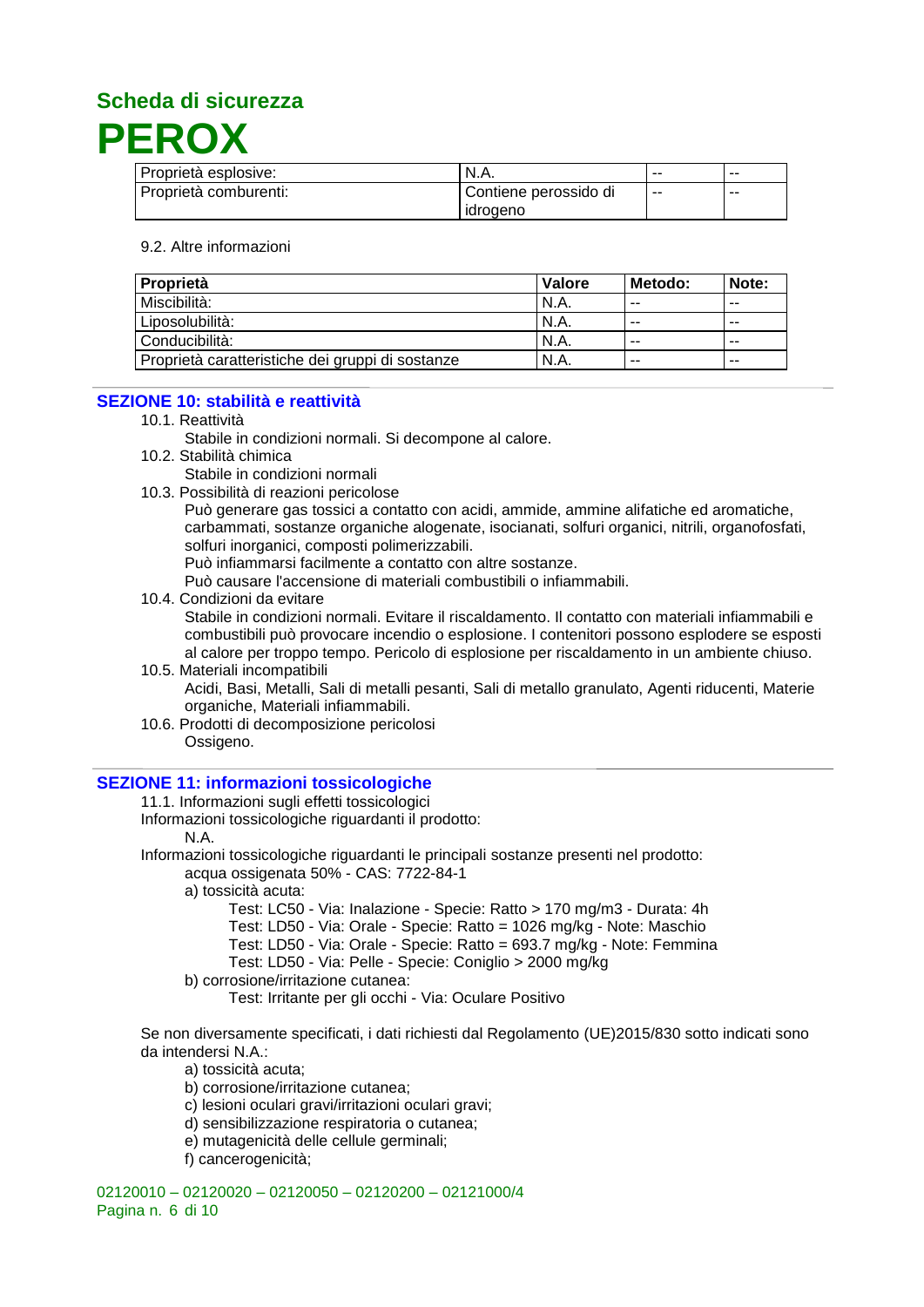## **Scheda di sicurezza PEROX**

g) tossicità per la riproduzione;

- h) tossicità specifica per organi bersaglio (STOT) esposizione singola;
- i) tossicità specifica per organi bersaglio (STOT) esposizione ripetuta;
- j) pericolo in caso di aspirazione.

### **SEZIONE 12: informazioni ecologiche**

#### 12.1. Tossicità

Utilizzare secondo le buone pratiche lavorative, evitando di disperdere il prodotto nell'ambiente. acqua ossigenata 50% - CAS: 7722-84-1 a) Tossicità acquatica acuta:

Endpoint: EC50 - Specie: Alghe = 1.38 mg/l - Durata h: 72 Endpoint: LC50 - Specie: Pesci = 16.4 mg/l - Durata h: 96 Endpoint: LC50 - Specie: Dafnie = 2.4 mg/l - Durata h: 48 Endpoint: NOEC - Specie: Pesci = 5 mg/l - Durata h: 96

12.2. Persistenza e degradabilità

N.A.

- 12.3. Potenziale di bioaccumulo N.A.
- 12.4. Mobilità nel suolo N.A.
- 12.5. Risultati della valutazione PBT e vPvB Sostanze vPvB: Nessuna - Sostanze PBT: Nessuna
- 12.6. Altri effetti avversi Nessuno

### **SEZIONE 13: considerazioni sullo smaltimento**

13.1. Metodi di trattamento dei rifiuti

Prodotto: il prodotto è da considerarsi come rifiuto speciale pericoloso con codice CER 160305\*. Recuperare se possibile utilizzando materiale assorbente. Inviare ad impianti di smaltimento autorizzati o ad incenerimento in condizioni controllate. Operare secondo le vigenti disposizioni locali e nazionali.

Imballo: il contenitore, dopo adeguato risciacquo come da procedura rif. 003 C è un rifiuto non pericoloso identificabile con il codice CER 150102, imballaggi in plastica; gestire secondo la normativa vigente.

### **SEZIONE 14: informazioni sul trasporto**

- 14.1. Numero ONU ADR-Numero ONU: 2014
- 14.2. Nome di spedizione dell'ONU ADR-Nome di Spedizione: PEROSSIDO DI IDROGENO IN SOLUZIONE ACQUOSA
- 14.3. Classi di pericolo connesso al trasporto ADR-Classe: 5.1 (8) ADR-Etichetta: 5.1+8
	- ADR Numero di identificazione del pericolo: 58
- 14.4. Gruppo di imballaggio
- ADR-Gruppo di imballaggio: Il
- 14.5. Pericoli per l'ambiente
	- Marine pollutant: No
- 14.6. Precauzioni speciali per gli utilizzatori ADR-Codice di restrizione in galleria: E
- 14.7. Trasporto di rinfuse secondo l'allegato II di MARPOL ed il codice IBC N.A.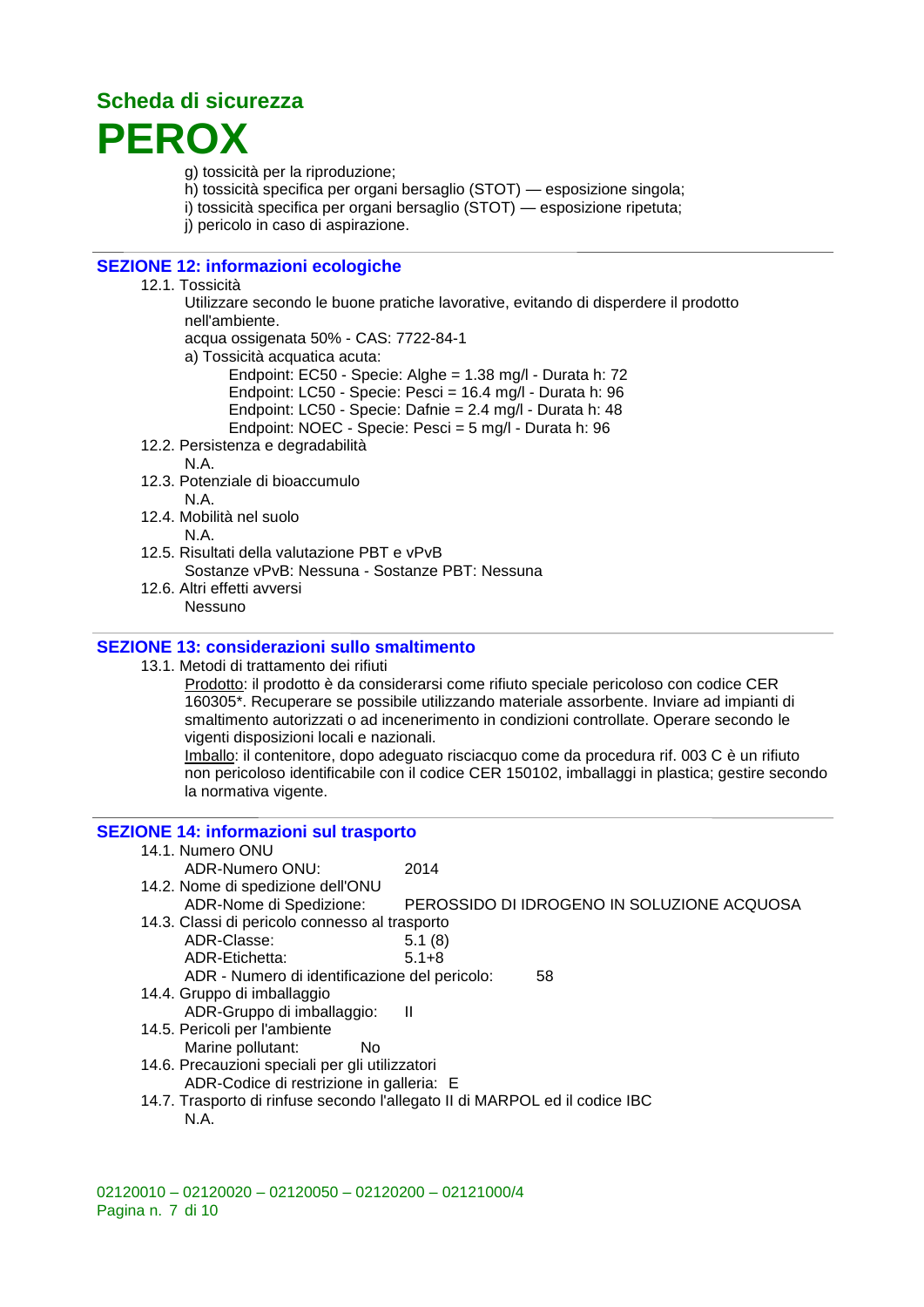## **Scheda di sicurezza PEROX**

#### **SEZIONE 15: informazioni sulla regolamentazione**

15.1. Disposizioni legislative e regolamentari su salute, sicurezza e ambiente specifiche per la sostanza o la miscela

D.Lgs. 9/4/2008 n. 81 D.M. Lavoro 26/02/2004 (Limiti di esposizione professionali) Regolamento (CE) n. 1907/2006 (REACH) Regolamento (CE) n. 1272/2008 (CLP) Regolamento (CE) n. 790/2009 (ATP 1 CLP) e (UE) n. 758/2013 Regolamento (UE) 2015/830 Regolamento (UE) n. 286/2011 (ATP 2 CLP) Regolamento (UE) n. 618/2012 (ATP 3 CLP) Regolamento (UE) n. 487/2013 (ATP 4 CLP) Regolamento (UE) n. 944/2013 (ATP 5 CLP) Regolamento (UE) n. 605/2014 (ATP 6 CLP) Regolamento (UE) n. 2015/1221 (ATP 7 CLP) Regolamento (UE) n. 2016/918 (ATP 8 CLP) Regolamento (UE) n. 2016/1179 (ATP 9 CLP) Restrizioni relative al prodotto o alle sostanze contenute in base all'Allegato XVII del Regolamento (CE) 1907/2006 (REACH) e successivi adeguamenti: Nessuna Ove applicabili, si faccia riferimento alle seguenti normative: Circolari ministeriali 46 e 61 (Ammine aromatiche). Direttiva 2012/18/EU (Seveso III) Regolamento 648/2004/CE (Detergenti). D.L. 3/4/2006 n. 152 Norme in materia ambientale Dir. 2004/42/CE (Direttiva COV)

- Disposizioni relative alla direttiva EU 2012/18 (Seveso III): Categoria Seveso III in accordo all'Allegato 1, parte 1 Nessuno
- 15.2. Valutazione della sicurezza chimica Non è stata effettuata una valutazione della sicurezza chimica per la miscela

#### **SEZIONE 16: altre informazioni**

Testo delle frasi utilizzate nel paragrafo 3:

H271 Può provocare un incendio o un'esplosione; molto comburente. H314 Provoca gravi ustioni cutanee e gravi lesioni oculari. H302 Nocivo se ingerito.

H332 Nocivo se inalato.

| Classe e categoria di<br>pericolo | Codice      | <b>Descrizione</b>                                                             |
|-----------------------------------|-------------|--------------------------------------------------------------------------------|
| Ox. Lig. 1                        | 2.13/1      | Liquido comburente, Categoria 1                                                |
| Acute Tox. 4                      | 3.1/4/Inhal | Tossicità acuta (per inalazione), Categoria 4                                  |
| Acute Tox. 4                      | 3.1/4/Oral  | Tossicità acuta (per via orale), Categoria 4                                   |
| Skin Corr. 1A                     | 3.2/1A      | Corrosione cutanea, Categoria 1A                                               |
| Skin Irrit. 2                     | 3.2/2       | Irritazione cutanea, Categoria 2                                               |
| Eye Dam. 1                        | 3.3/1       | Gravi lesioni oculari, Categoria 1                                             |
| STOT SE 3                         | 3.8/3       | Tossicità specifica per organi bersaglio -<br>esposizione singola, Categoria 3 |
| Aquatic Chronic 3                 | 4.1/C3      | Pericolo cronico (a lungo termine) per<br>l'ambiente acquatico, Categoria 3    |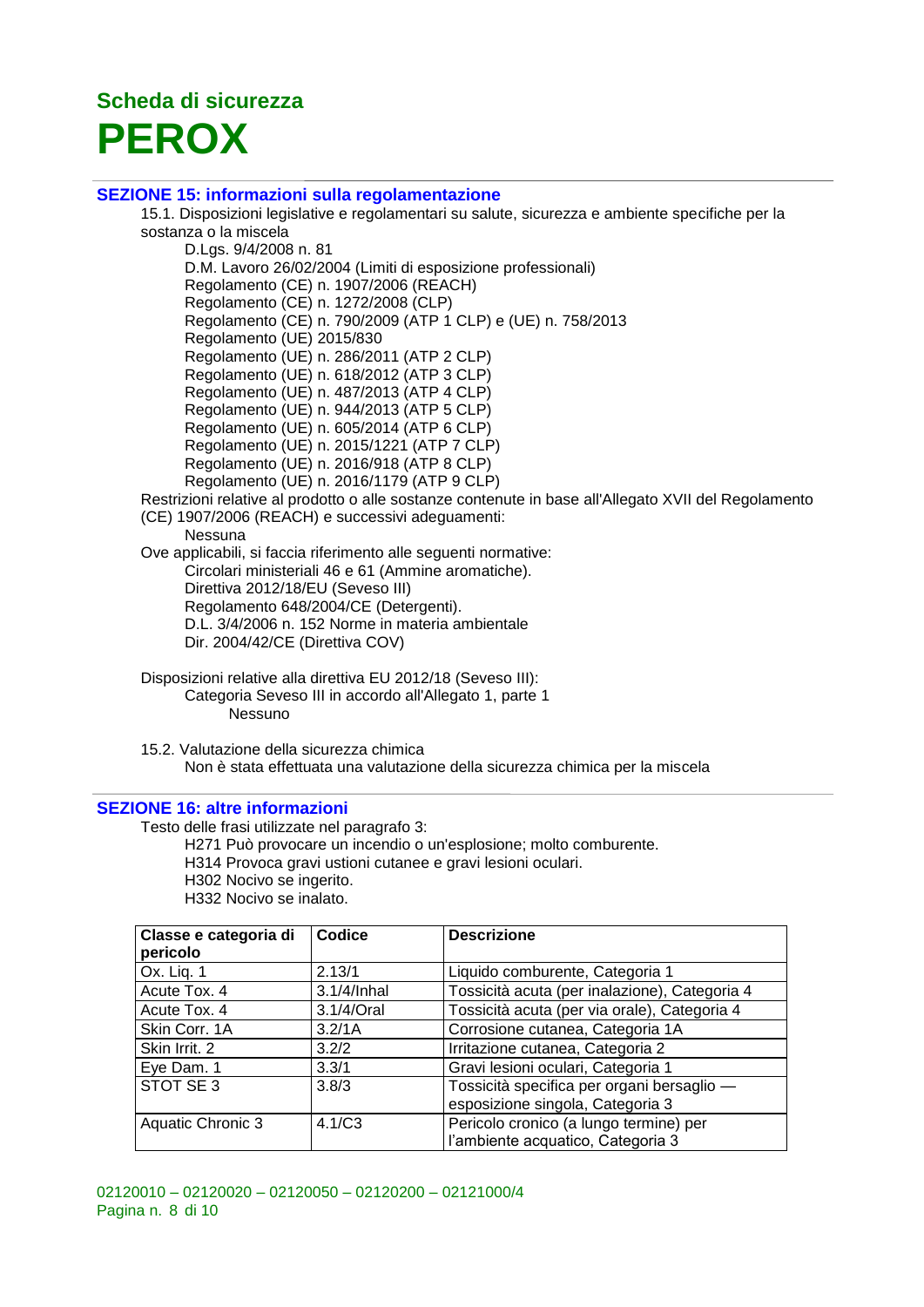**PEROX**

Classificazione e procedura utilizzata per derivarla a norma del regolamento (CE)1272/2008 [CLP] in relazione alle miscele:

| Classificazione a norma del regolamento (CE) n.<br>1272/2008 | Procedura di classificazione |
|--------------------------------------------------------------|------------------------------|
| Skin Irrit. 2, H315                                          | Metodo di calcolo            |
| Aquatic Chronic 3, H412                                      | Metodo di calcolo            |
| Acute Tox. 4, H302                                           | Metodo di calcolo            |
| Acute Tox. 4, H332                                           | Metodo di calcolo            |
| Eye Dam. 1, H318                                             | Metodo di calcolo            |
| STOT SE 3, H335                                              | Metodo di calcolo            |

Questo documento e' stato redatto da un tecnico competente in materia di SDS e che ha ricevuto formazione adeguata.

Principali fonti bibliografiche:

ECDIN – Environmental Chemicals Data and Information Network – Joint Research Centre, Commission of the European Communities

SAX's DANGEROUS PROPERTIES OF INDUSTRIAL MATERIALS – Eight Edition – Van Nostrand Reinold

CCNL – Allegato 1

Istituto Superiore di Sanità – Inventario Nazionale Sostanze Chimiche

Le informazioni ivi contenute si basano sulle nostre conoscenze alla data sopra riportata. Sono riferite unicamente al prodotto indicato e non costituiscono garanzia di particolari qualità. L'utilizzatore è tenuto ad assicurarsi della idoneità e completezza di tali informazioni in relazione all'utilizzo specifico che ne deve fare.

Questa scheda annulla e sostituisce ogni edizione precedente.

| Accordo europeo relativo al trasporto internazionale stradale di merci<br>pericolose.                    |
|----------------------------------------------------------------------------------------------------------|
| Chemical Abstracts Service (divisione della American Chemical<br>Society).                               |
| Classificazione, Etichettatura, Imballaggio.                                                             |
| Livello derivato senza effetto.                                                                          |
| Inventario europeo delle sostanze chimiche europee esistenti in<br>commercio.                            |
| Ordinanza sulle sostanze pericolose in Germania.                                                         |
| Sistema globale armonizzato di classificazione e di etichettatura dei<br>prodotti chimici.               |
| Associazione per il trasporto aereo internazionale.                                                      |
| Regolamento sulle merci pericolose della "Associazione per il trasporto<br>aereo internazionale" (IATA). |
| Organizzazione internazionale per l'aviazione civile.                                                    |
| Istruzioni tecniche della "Organizzazione internazionale per l'aviazione<br>civile" (ICAO).              |
| Codice marittimo internazionale per le merci pericolose.                                                 |
| Nomenclatura internazionale degli ingredienti cosmetici.                                                 |
| Coefficiente d'esplosione.                                                                               |
| Concentrazione letale per il 50 per cento della popolazione di test.                                     |
| Dose letale per il 50 per cento della popolazione di test.                                               |
| Concentrazione prevista senza effetto.                                                                   |
| Non applicabile.                                                                                         |
| Regolamento riguardante il trasporto internazionale di merci pericolose<br>per via ferroviaria.          |
| Limite d'esposizione a corto termine.                                                                    |
| Tossicità organo-specifica.                                                                              |
|                                                                                                          |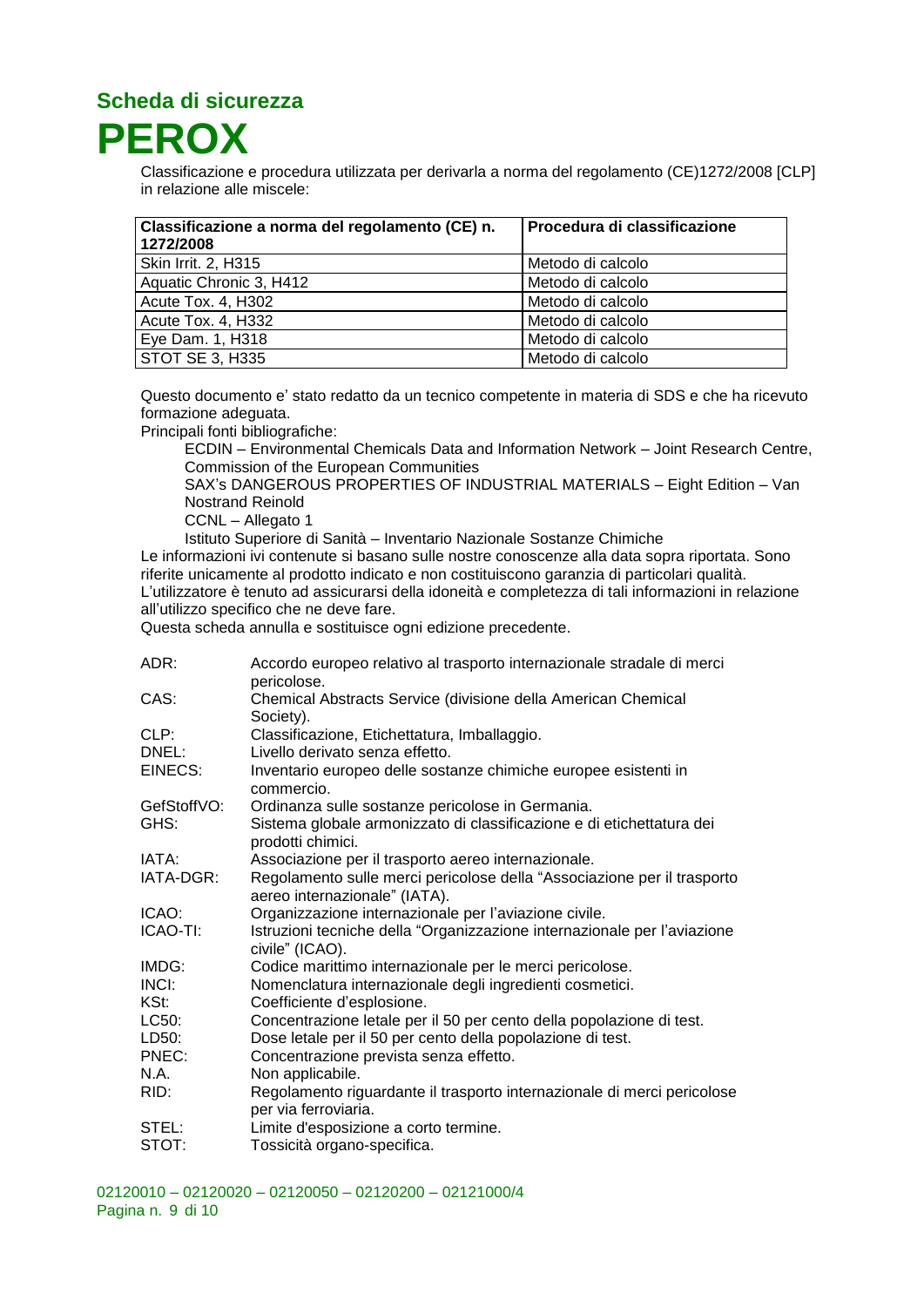

TLV: Valore limite di soglia.<br>TWA: Media ponderata nel to TWA: Media ponderata nel tempo<br>WGK: Classe di pericolo per le acc Classe di pericolo per le acque (Germania).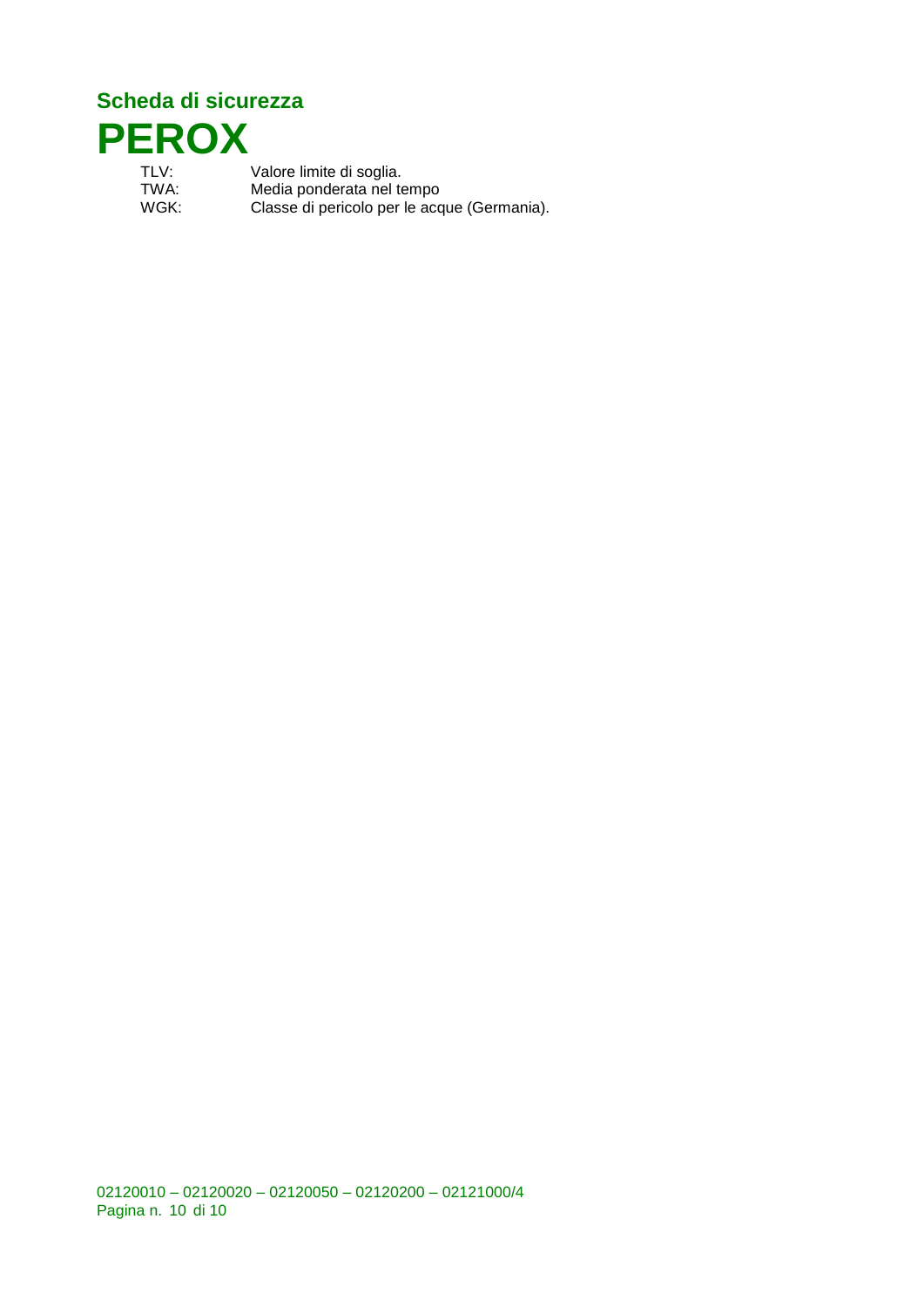**SUMI Informazioni sull'Uso Sicuro delle Miscele**





### **AISE\_SUMI\_PW\_3\_1**

*Versione 1.1, agosto 2018*

#### *Usi professionali; uso in processo chiuso*

*Questo documento ha lo scopo di comunicare le condizioni per l'uso sicuro del prodotto e deve sempre essere considerato complementare alla Scheda Dati di Sicurezza e all'etichetta.* 

#### **Descrizione generale del processo**

Questo SUMI si applica agli usi professionali quando il prodotto è utilizzato in processi chiusi, con esposizione occasionale controllata. Il SUMI si basa sull' **AISE\_SWED\_PW\_3\_1**.

#### **Condizioni operative**

| Durata massima         | 480 minuti/giorno                                                         |  |
|------------------------|---------------------------------------------------------------------------|--|
| Tipo di applicazione / | Al chiuso (indoor)                                                        |  |
| Condizioni di processo | Processo svolto a temperatura ambiente                                    |  |
|                        | Se il prodotto deve essere diluito, usare acqua corrente alla Temperatura |  |
|                        | massima di 45°C.                                                          |  |
| Ricambi d'aria         | Nessun LEV richiesto; prevedere ventilazione generale standard base (1-3  |  |
|                        | ricambi d'aria/ora).                                                      |  |

#### **Misure di gestione del rischio**

| Condizioni e misure     | Vedere sezione 8 della SDS del prodotto per le specifiche.               |
|-------------------------|--------------------------------------------------------------------------|
| relative ai Dispositivi | Deve essere assicurato l'addestramento del personale per il corretto uso |
| di Protezione           | e la manutenzione dei DPI.                                               |
| Individuale (DPI),      |                                                                          |
| all'igiene e alla       |                                                                          |
| valutazione della       |                                                                          |
| salute.                 |                                                                          |
| Misure di<br>protezione | Evitare che sversamenti di prodotto non diluito raggiungano le acque     |
| ambientale              | superficiali.                                                            |
|                         | Nel caso si applichi l'AISE SPERC 8a.1.a.v2: uso ampiamente dispersivo   |
|                         | che può portare al rilascio all'impianto di trattamento municipalizzato. |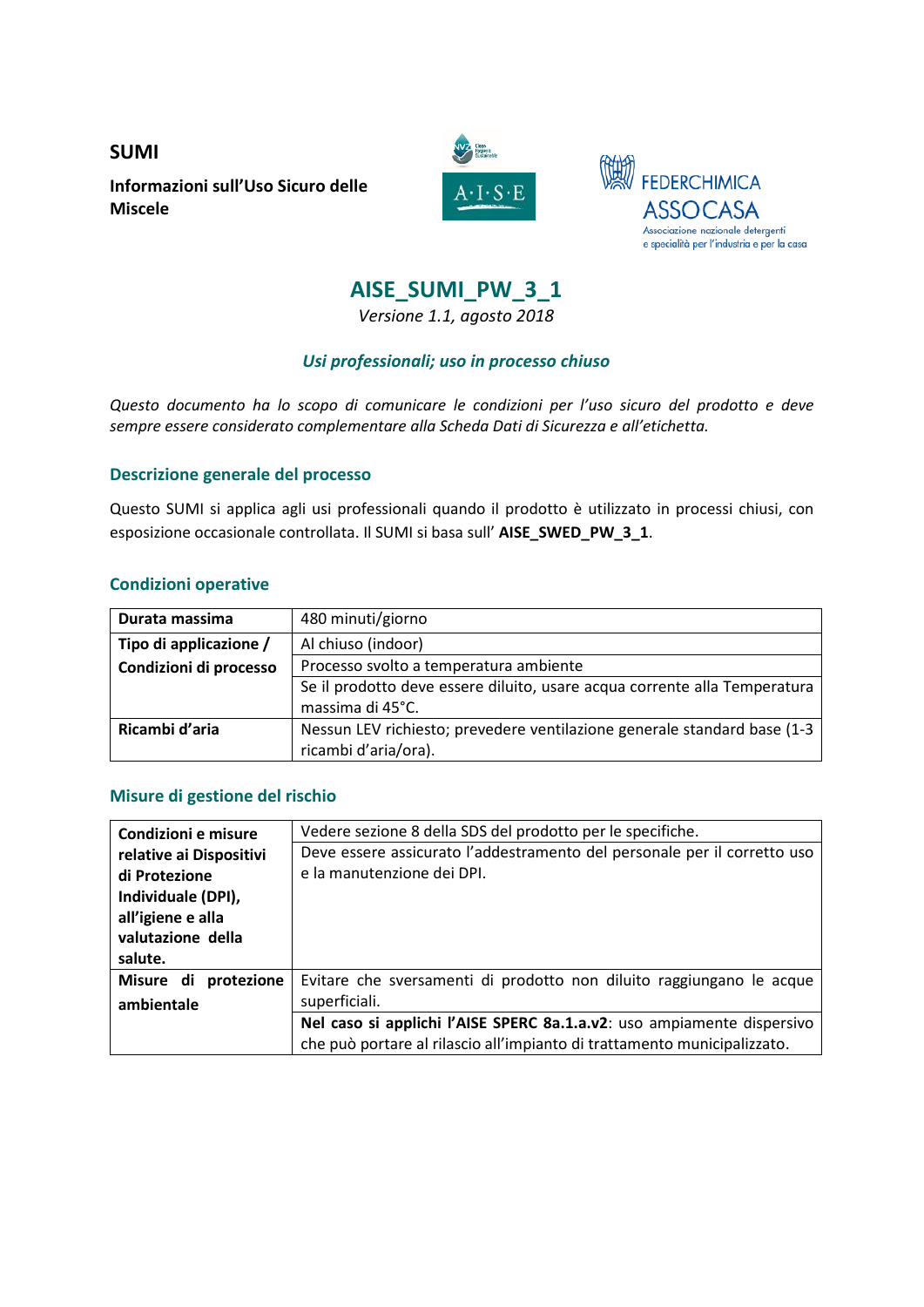#### **Ulteriori accorgimenti di buona pratica**

| Non bere o mangiare<br>Non fumare.<br>Non usare in prossimità di fiamme<br>libere.                    |                                                                                                                                                                                |
|-------------------------------------------------------------------------------------------------------|--------------------------------------------------------------------------------------------------------------------------------------------------------------------------------|
| Lavare le mani dopo l'uso<br>Evitare il contatto con pelle lesa.<br>Non miscelare con altri prodotti. |                                                                                                                                                                                |
| In caso di sversamento                                                                                | Sciacquare diluendo con acqua e assorbire con panni,<br>spugne o simili.                                                                                                       |
| Consigli di igiene                                                                                    | Seguire le istruzioni riportate in etichetta o nella scheda<br>tecnica ed usare buone pratiche di igiene occupazionale<br>come specificato nella sez.7 della SDS del prodotto. |

#### **Informazioni addizionali dipendenti dalla composizione del prodotto**

L'etichetta e (quando richiesta) la Scheda Dati di Sicurezza contengono informazioni cruciali, addizionali e specifiche per l'utilizzo sicuro delle miscele.

Far riferimento all'etichetta e alla Scheda Dati di Sicurezza del prodotto, particolarmente per le informazioni riguardanti: classificazione di pericolo del prodotto, fragranze potenzialmente allergeniche, ingredienti significativi e valori limite di esposizione (quando disponibili).

#### **Avvertenza**

*Questo è un documento per comunicare le condizioni generiche di uso sicuro per un prodotto. È responsabilità del formulatore allegare questo SUMI alla SDS del prodotto specifico che sta immettendo sul mercato.* 

*Se nella SDS viene menzionato il codice di un SUMI (o dello SWED associato) il formulatore del prodotto dichiara che tutte le sostanze contenute nella miscela sono presenti in concentrazione tale per cui l'uso del prodotto è sicuro. Quando disponibile, l'uso sicuro del prodotto è garantito dalla valutazione dei risultati del CSA "Chemical Safety Assessment" effettuato da parte del fornitore delle materie prime. Nel caso in cui non sia stato effettuato un CSA da parte del fornitore, il formulatore ha effettuato esso stesso la valutazione di sicurezza degli ingredienti che contribuiscono alla pericolosità.*

*In accordo alla legislazione sulla salute del Lavoro, il datore di lavoro che utilizza prodotti valutati sicuri seguendo le condizioni del SUMI, rimane responsabile di comunicare agli impiegati le rilevanti informazioni di utilizzo. Quando si sviluppano le istruzioni per i lavoratori, i SUMI dovrebbero essere sempre considerati in combinazione con le SDS e le etichette dei prodotti.* 

*Questo documento è stato reso disponibile da A.I.S.E. e tradotto da Assocasa Federchimica con solo scopo informativo. Il formulatore utilizza il contenuto del documento a suo rischio.*

*Assocasa Federchimica declina ogni responsabilità verso qualsiasi persona o entità per qualsiasi perdita, danno, indipendentemente dal tipo (effettivo, consequenziale, punitivo o altro), lesione, rivendicazione, responsabilità o altra causa di qualsiasi tipo o carattere basato su o risultante dall'uso (anche parziale) del contenuto di questo documento.*